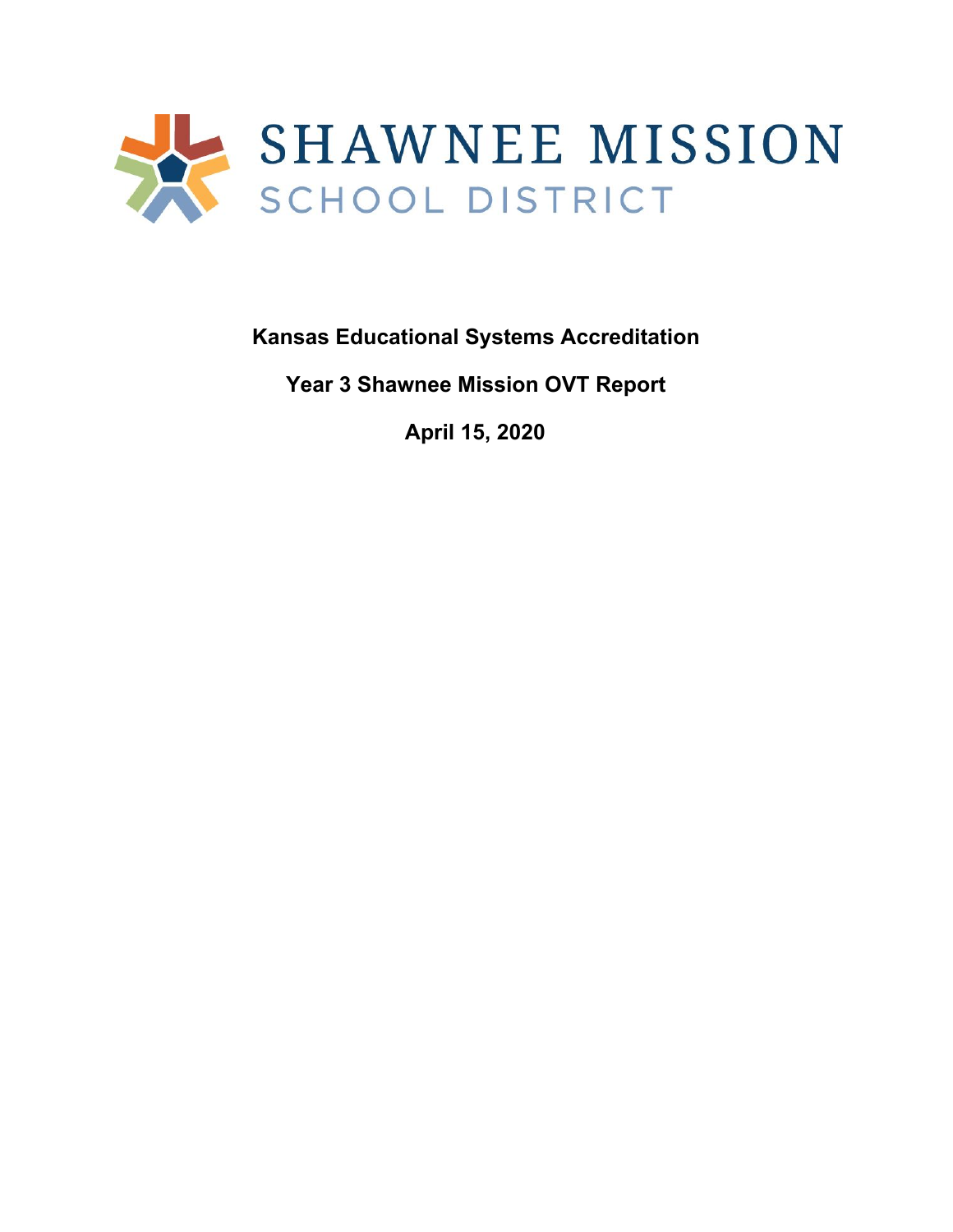# **Year 3 KESA Report**

# **Table of Contents**

|            | Section #1: Continue to Tell Your Improvement Story                 | PAGE <sub>3</sub> |
|------------|---------------------------------------------------------------------|-------------------|
|            | Section #2: Goal Area: Relationships                                | PAGE 6            |
|            | Section #3: Goal Area: Responsive Culture                           | PAGE 14           |
| Section #4 | Mid-Cycle Review                                                    | PAGE 22           |
| Section #5 | Compliance & Foundational Structures                                | PAGE 26           |
| Section #6 | <b>Results: Progress on State Board Goals</b>                       | PAGE 32           |
| Section #7 | Definition of a Successful High School Graduate                     | PAGE 35           |
| Section #8 | Telling Your Story (Reflection, Next Steps, OVT Assistance) PAGE 36 |                   |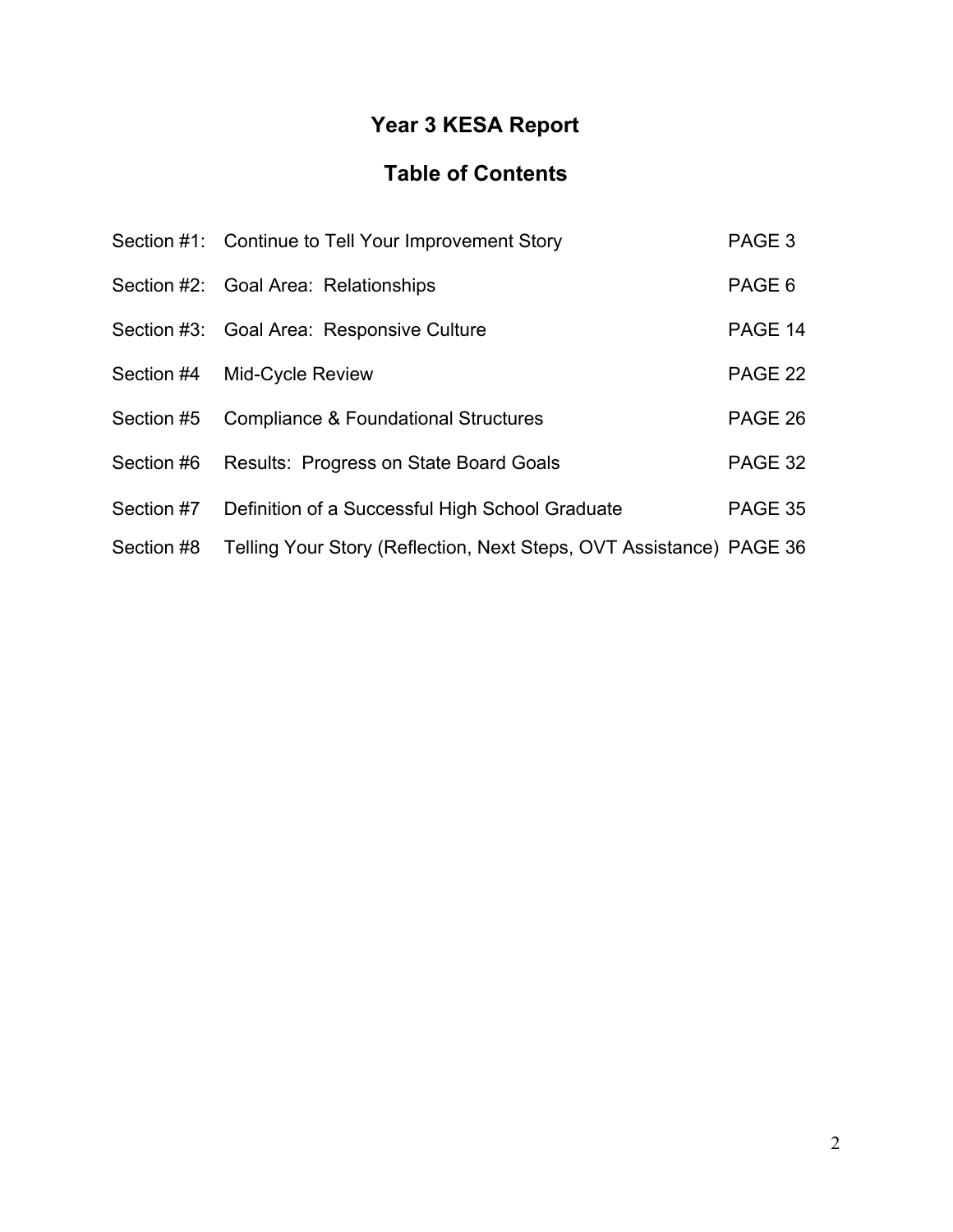#### **Section #1 Continue to tell Your Improvement Story:** *Reflect on the work you have completed and the lessons you have learned about your system or the process, following your last OVT visit.*

The Shawnee Mission School District continues to focus on school improvement through the district's strategic planning and the KESA process. Here is an update on this important work since last spring's OVT visit.

## **Update on Strategic Plan and Monitoring Progress**

We continue to focus on improving relationships and creating a responsive culture to meet the needs of all students. Much of this work has been done through the district's Strategic Planning Process.

Our community has taken steps to create what the future of learning looks like in the Shawnee Mission School District by embarking on strategic planning. The strategic plan is designed to engage the community, providing multiple and varied opportunities for public input, in order to ensure the ultimate plan serves the needs of all students in the Shawnee Mission School District. Our planning process will rely on input, data, and research to benchmark where we are as a district and challenge us to address critically important issues.

On June 24, 2019 at a regular board meeting, Superintendent Dr. Mike Fulton, provided an overview of the results of the strategic planning process commissioned by the Board of Education in December 2018. The plan is designed to provide a road map for district work from 2019 through 2024. Members of the Strategic Planning Steering Committee shared the presentation and spoke about their experiences serving on the Steering Committee. The Board of Education took action and approved the strategic plan during that Board meeting.

Based upon this work, we have identified the following District Strategic Plan Objectives:

Every student will:

- 1. Achieve academic success through a challenging, relevant personalized learning plan.
- 2. Develop and utilize personal resilience while mastering essential competencies that lead to college and career readiness
- 3. Develop interpersonal skills to be an engaged, empathetic member of the local and global community.

A copy of the District's [Strategic](https://drive.google.com/file/d/1fysIVs4WEZzX4brNgkHyn4yFSiIeltk1/view?usp=sharing) Plan has been uploaded as an artifact in the KESA Application for Year 3.

We are integrating our **KESA school [improvement](https://drive.google.com/file/d/17pbXlu6rjq--nlHNzTRCMd2jLWihQk4M/view?usp=sharing)** work with the implementation of the district's Strategic Plan as there is tight alignment between these two processes. This year, we have increased our focus on disaggregating data by student groups and we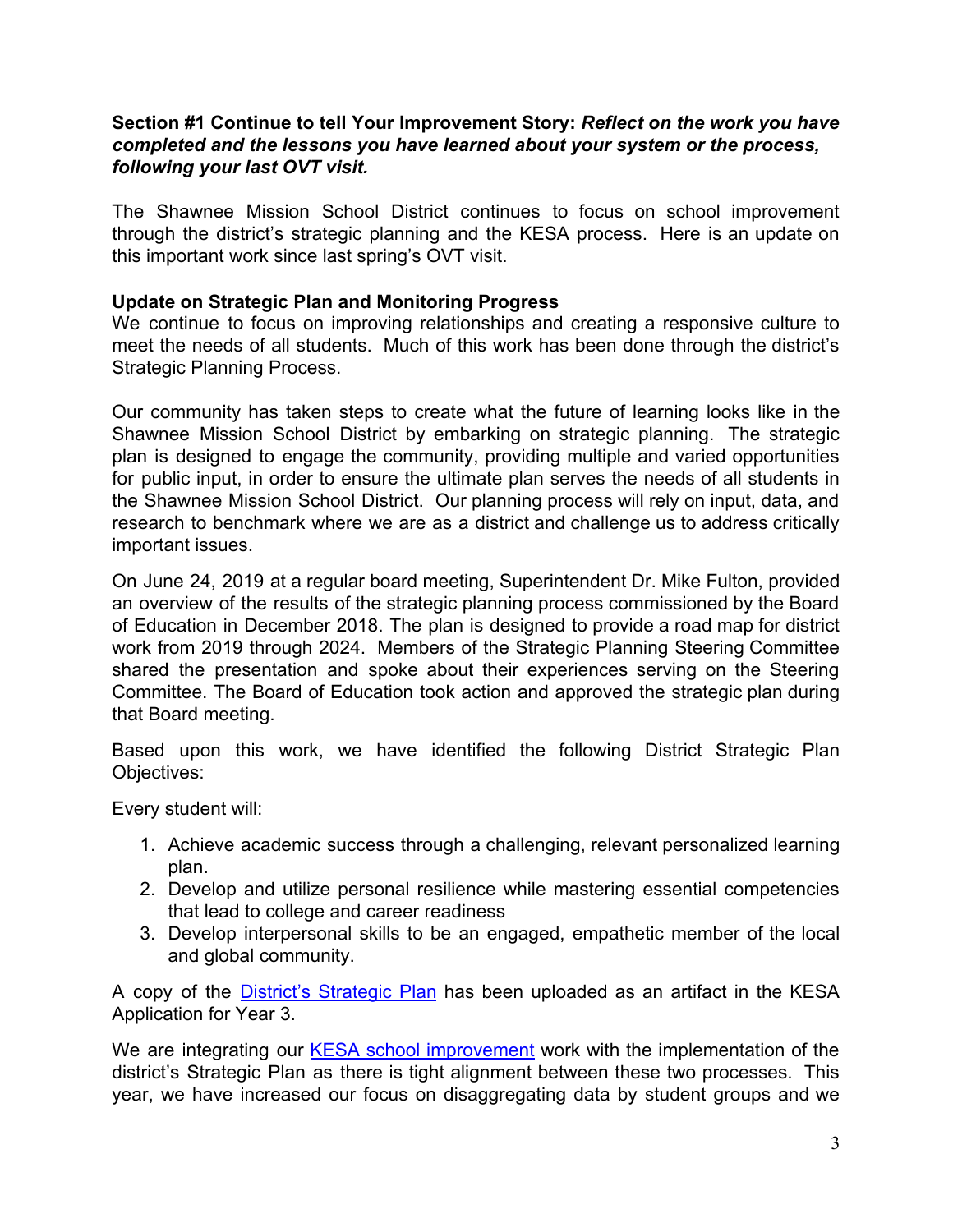are sharing that data with stakeholders as part of our process to identify disparities and areas of focus for improvement. We will continue to collect and analyze a variety of data measures to monitor the effectiveness of the implementation of the Strategic Plan and to track our progress on meeting District Objectives and Kansas State Board Goals. In order to increase communication and transparency with all stakeholders, we have created a Data [Dashboard](https://www.smsd.org/academics/curriculum-instruction/interactive-dashboard) on the District Website where we post a variety of data points to monitor progress.

# **Update on Stakeholder Engagement**

## **Stakeholder Engagement with Implementation of Strategic Plan**

The Shawnee Mission School District values input from all stakeholders. Through this process we continue to gather input from students, teachers, families, and community members. All stakeholders will continue to be invited to contribute throughout the process in a variety of ways, including but not limited to online quantitative surveys; qualitative feedback loops; participation on district strategic planning committees and action teams, building site councils, and other defined avenues for input and engagement. Additionally, the district believes transparency is very important in this process and continues to provide updates at board of education meetings.

# **Focus of Building Leadership Teams (BLTs)**

This fall, each school's BLT reviewed their school improvement plan and goals to make sure they aligned with the district's Strategic Plan and made adjustments as needed. They continued to implement the action steps outlined in their plans and collect and analyze data to monitor their progress. Each BLT completed the KESA Mid-Year Review Report as part of their reflection process to address the following questions and topics:

- 1. Are your KESA goals still relevant? Please explain and include information regarding how your KESA Goals align with the District's Strategic Plan.
- 2. What Student Achievement Data shows that your KESA Goals and Action Plans are having a positive impact?
- 3. Describe any action plan modifications since the OVT Year TWO Visit last spring. What data led to these changes?
- 4. What evidence can you provide to show stakeholder engagement in the activities/ strategies in your action plan(s)?
- 5. What stakeholder contributions appear to be making the most positive impact?
- 6. Describe the professional learning taking place and the evidence that it is producing desired results.
- 7. Describe how your work in the KESA process has impacted students, teachers, and other stakeholders?

Information from the BLT Mid-Year Review Report along with data and updates on progress was shared with the Building Site Councils for feedback. [Samples](https://drive.google.com/drive/folders/1iYocObjsrZiP0uIKwZ-JfU1ecyUXkBKS?usp=sharing) of BLT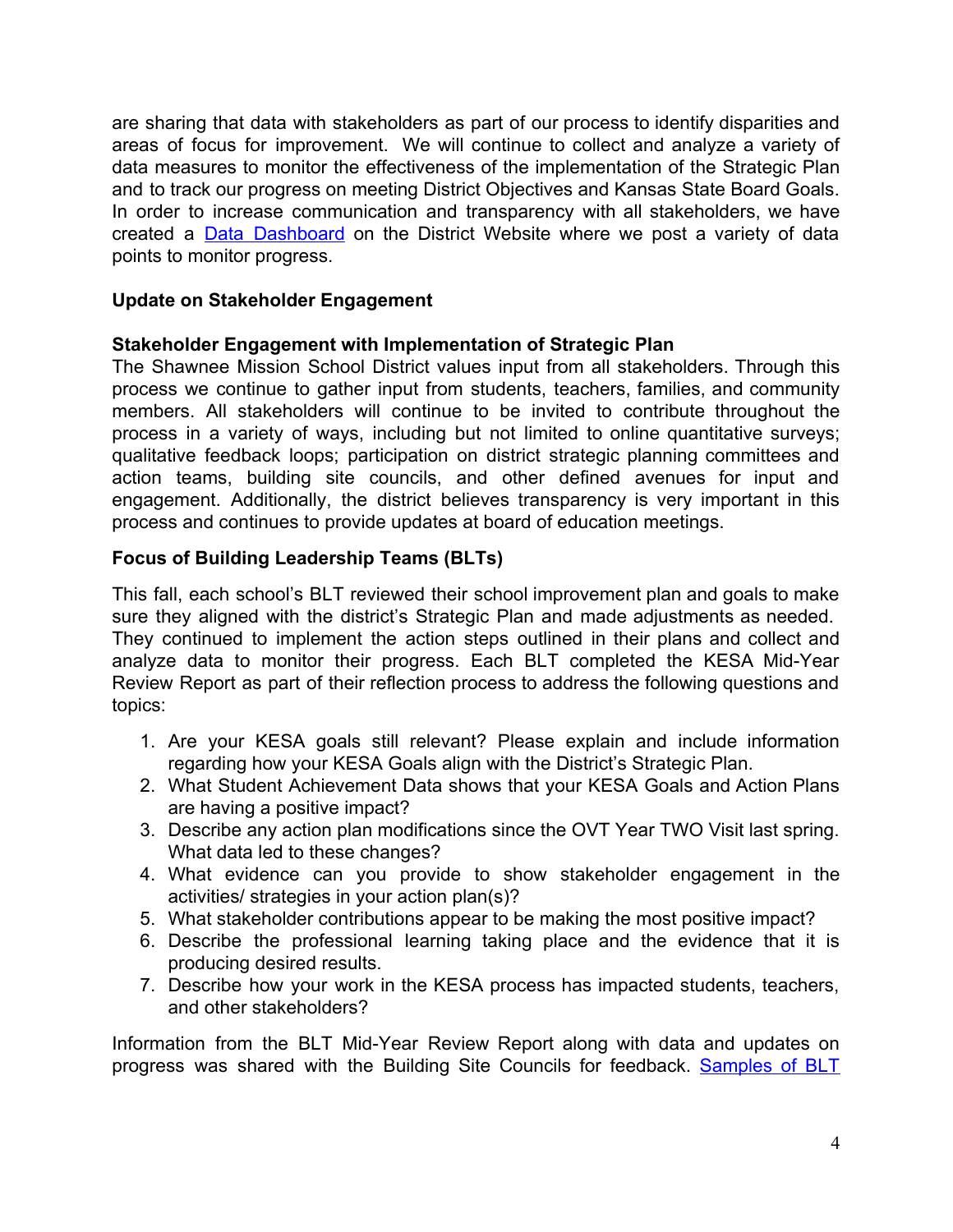[Mid-Year](https://drive.google.com/drive/folders/1iYocObjsrZiP0uIKwZ-JfU1ecyUXkBKS?usp=sharing) Reports are available as part of the artifacts uploaded in the KESA Application.

# **Focus of District Leadership Team (DLT)**

The KESA District Leadership Team (DLT) continues to be a vital voice in the continuous improvement process. The DLT's primary focus this year has been reviewing and providing input on the district SMART Goals established to monitor improvement efforts and the implementation of the district's Strategic Plan. We will continue to utilize this group to assist with the monitoring of data and providing input and feedback.

## **Focus of Site Councils**

The Building and District Site Councils continue to provide input and feedback during every step of the School and District Improvement Process. They are engaging in:

- Reviewing of student learning data
- Monitoring goal area progress
- Reviewing School Improvement Goals & Action Plans
- Making recommendations to support building plans

Building Site Councils meet at least one time per quarter to address these areas.

We have expanded the stakeholder engagement and participation with the District Site Council to include all members of the Building Site Councils. The District Site Council meets at least two times per year to review district data and provide input into the continuous improvement process.

# **Negotiations Update**

As we continue to focus on building positive relationships with all stakeholders, we have encountered a challenge with the negotiations process this year. Fortunately, the union and the district were able to reach an agreement for the 2019-2020 school year. The district remains committed to working with NEA-Shawnee Mission to resolve the matter of future compensation, benefits, and working conditions to ensure quality learning for every student.

# **COVID-19 Update**

The district remains committed to providing students with support and continuous learning opportunities during the school closures due to COVID-19 During this time of crisis, the teachers, administrators, and support staff have come together to collaborate and problem-solve to make sure we continue to focus on supporting student learning and providing families with basic needs such as food while following the regulations and guidelines to ensure public safety. While there are many obstacles and challenges with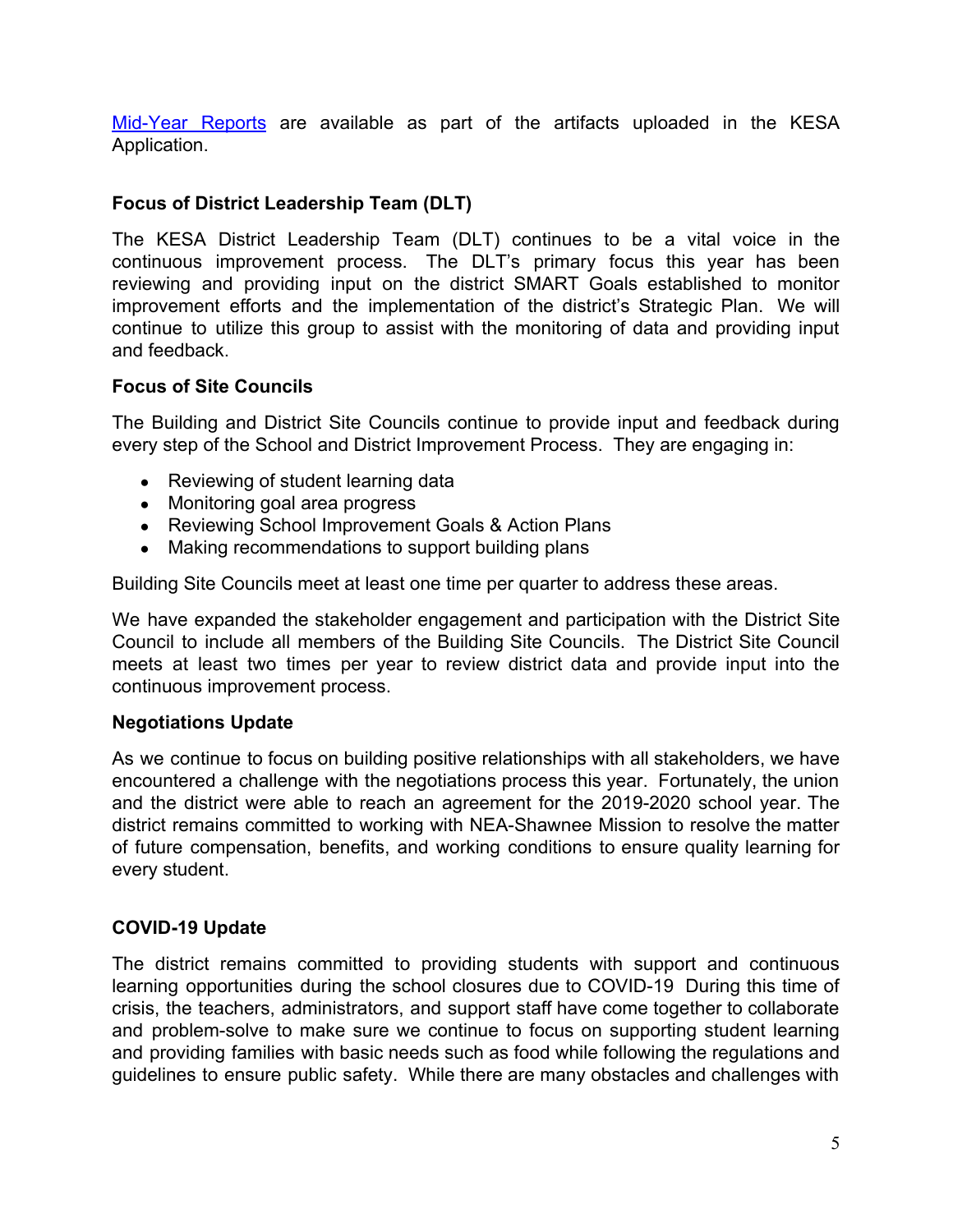this current situation, there are also some unique opportunities. This is an opportunity for:

- All of us to lead on learning.
- Staff to truly be a professional learning community.
- Focus on priority standards.
- Learning to be based on student needs in which students self-quide based on feedback.
- Re-thinking grading practices based not on homework but rather on evidence of mastery on priority standards.
- Reimagining Professional Development on important issues we have not had time for in the past.

In order to support teachers, students, and families during this time of learning from home, the Curriculum and Instruction department has created resources to support continuous learning opportunities.

## [Opportunity to Engage in Continuous Learning](https://drive.google.com/file/d/14Bw0JV21Pbjg-60QWMzO-0zhNbAQ4EzS/view?usp=sharing)

**Parent Guide for Continuous Learning** 

[April 10th Professional Learning Plan](https://drive.google.com/file/d/1Ln_jq7aBpWVDEwbOAHM2ELfwmb3A4zI2/view?usp=sharing)

#### **Section #2 Goal Area: Relationships**

## *How do you expect your work in the priorities of this goal area to impact the State Board outcomes and definition of a successful Kansas high school graduate?*

**Kindergarten Readiness:** By increasing the focus on communication and engaging families in the schools, we anticipate more of our young learners being ready for Kindergarten. We continue to utilize the Ages and Stages Questionnaire to gather input from families. We also use a local screener to gather additional information regarding students' academic and social readiness levels. We continue to provide many families with preschool enrollment opportunities in many of our schools and at the Early Childhood Center. We also utilize the "Jump Start" Summer Program to provide students with additional support to ensure a smooth transition into Kindergarten.

**Social-Emotional Learning**: We continue to integrate social-emotional essential competencies into the curriculum through the work of the Cornerstone Cadre which is a team of teachers, counselors, social workers, and other support staff who are engaged in this important process. We are utilizing Panorama to gather information about how students perceive their own social-emotional skills and to collect feedback from students regarding their school. We will continue to analyze the data from the student surveys to monitor student progress and utilize the resources and strategies within the Panorama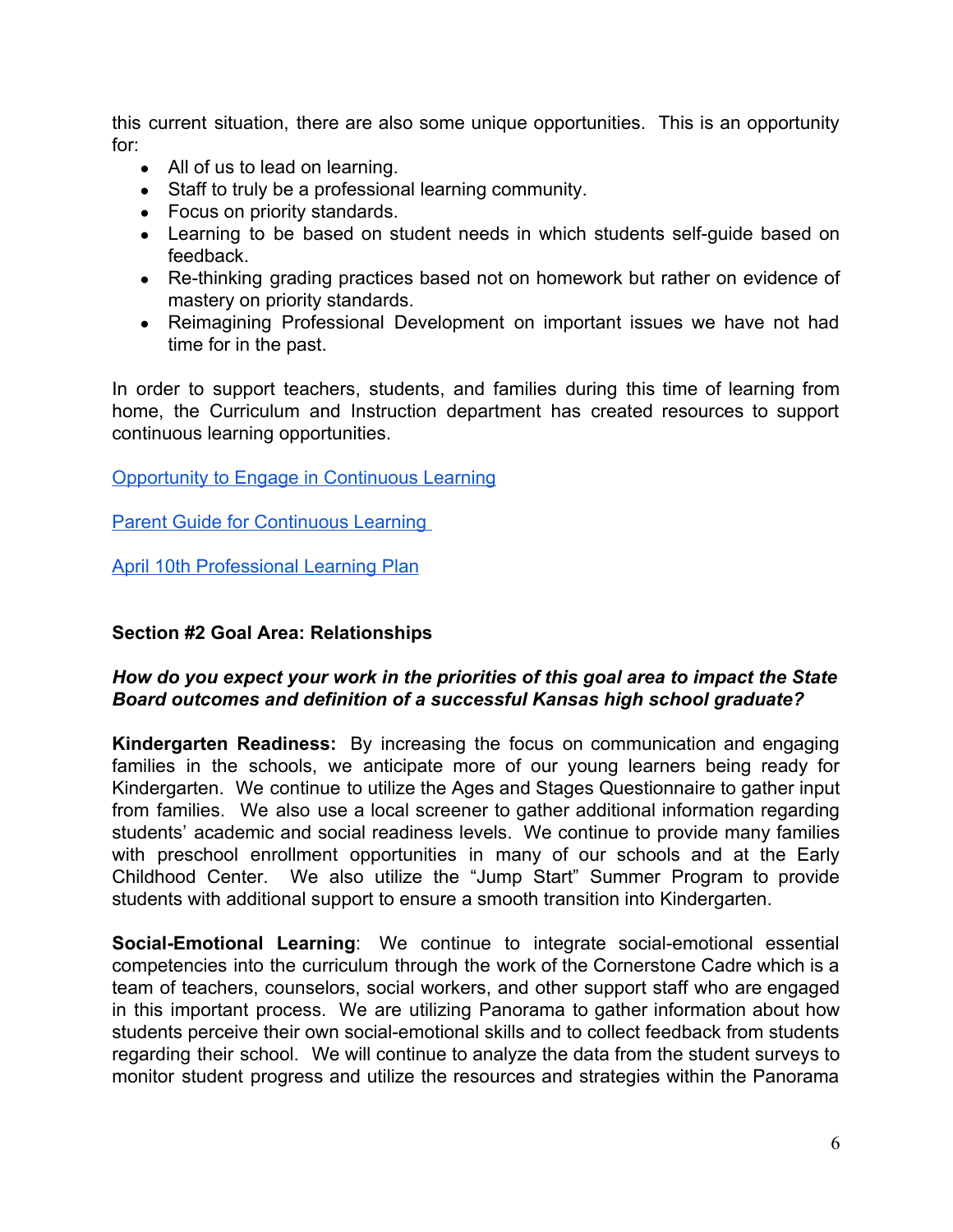Playbook to improve teachers' instruction in this area and provide more support for students with the development of these critical skills.

**Individual Plans of Study:** Before teachers can provide students with personalized learning opportunities, they must get to know their students and build positive relationships. We utilize Xello to provide students with support in developing their Individual Plans of Study. Teachers are able to learn more about their students' interests, strengths, and learning styles through the information in Xello. We continue to expand the use of the plans to support students' career explorations and to increase family engagement in this process.

**High School Graduation Rates:** Building positive relationships with students and providing them with challenging and relevant personalized learning experiences will engage and empower students in their own learning. Fostering relationships with students and making meaningful and relevant connections will help students understand the importance of successfully completing high school and preparing for college and career success. Providing students with support so they can develop and utilize the critical interpersonal skills necessary for college and career success will help students achieve their short and long-term goals which will include graduating from high school with the skills necessary to transition successfully into college and careers.

**Post-Secondary Completion/ Attendance:** Continuing to focus on relationships and social-emotional learning skills such as grit and personal resilience will ensure students have the essential academic and social-emotional competencies necessary for life success. To be successful after graduation, students need to become lifelong learners. We can help them achieve that goal by building authentic relationships, providing a rigorous and relevant curriculum, exploring a variety of career interests, and keeping them engaged in the learning process.

## *What action steps have you taken to ensure your district is improving in this goal area?*

**Goal Statement: Every student will develop interpersonal skills to be an engaged, empathetic member of the local and global community.**

#### **Goal Statement: Every student will achieve academic success through a challenging, relevant personalized learning plan.**

We are implementing the Action Steps from the Strategic Plan listed below to support these goal statements and to ensure a continued focus on relationships.

#### **Action Steps from Strategy 1 Re-Imagine Teaching & Learning Relevant, Engaging and Applied Learning:**

1:1:1 Formalize a shared definition and common language for personalized learning. Status: Complete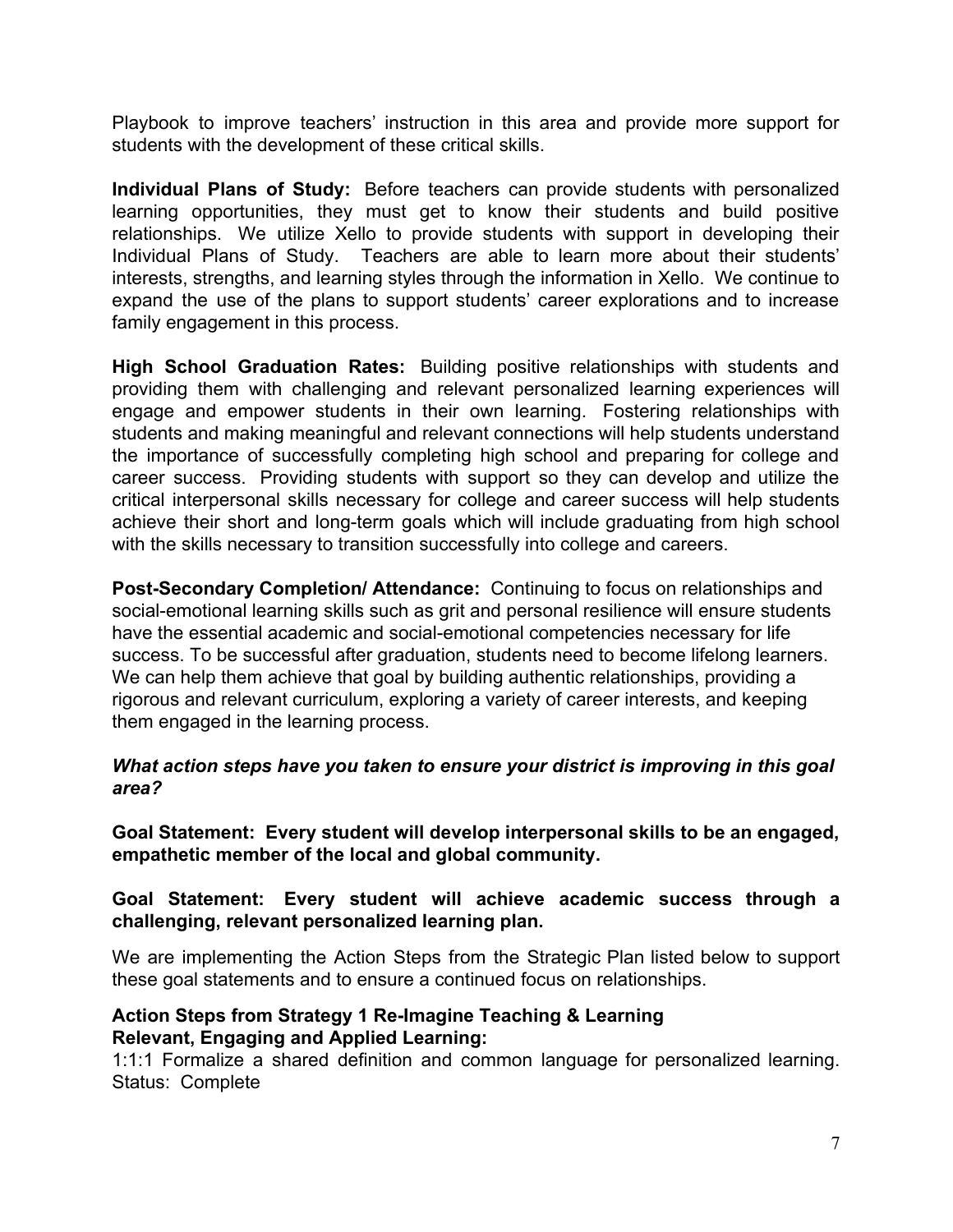A team of teachers reviewed the state's definition of personalized learning and worked together to create the following definition for the Shawnee Mission School District:

*Personalized learning places the whole child at the center of instruction. It is informed by strong educator/student/family/community relationships to provide equity and choice in time, place, path, pace and demonstration of learning.*

This definition has implications for the teaching and learning process. To achieve this experience for students, teachers must intentionally-design instruction based on the academic standards and develop strong relationships with their students, which make learning relevant. With these two conditions met, teachers can create rigorous learning opportunities by enlisting students to have meaningful opportunities to influence the direction of their learning.

1:1:2 Create a framework including an intentional feedback loop to fully support personalized learning from Pre-K-12th grade. Status: In Progress

1:1:3 Expand and integrate Career and Technical Education (CTE) pathways. Work is in Progress.

1:1:4 Develop on-going, job-embedded professional learning to address students' voice, choice, pace, and place. Status: In Progress

1:3:1 Identify/ define essential interpersonal competencies for pre-K-12 and integrate them into the SMSD curriculum. Work is in Progress. Anticipated implementation is August 2020.

## **Action Steps from Strategy 2 Equitable and Inclusive Culture Policy, Procedure, and Practices:**

2:1:1 Review and consider revising board policy prohibiting discrimination to be more inclusive of: race, color, ethnicity, national origin, sex, gender, disability, age, religion, sexual orientation, gender identity, citizenship, economic status, and veteran status-Status: Complete The Board approved Policy AC on 9/16/19

2:1:2 Review and update all current board policies to identify and revise areas to ensure equitable and inclusive practices. Policy GAAC was Board approved on 10/28/19; policies continue to be reviewed at regular Policy Review Committee meetings. Status: Ongoing

2:1:3 Create a collaborative team to calibrate consistency in discipline coding practices. Evaluate discipline data for disproportionality and implement a plan to address disparity. Work is in Progress. Anticipated implementation is August 2020.

# **Positive Relationships:**

2:3:1 Implement Deep Equity Training for all staff; on-going professional development centering on inclusion and diversity. We are implementing a "Train the Trainer" Model. Building trainer teams have participated in four days of training and are providing professional learning for all staff in their schools. Status: Ongoing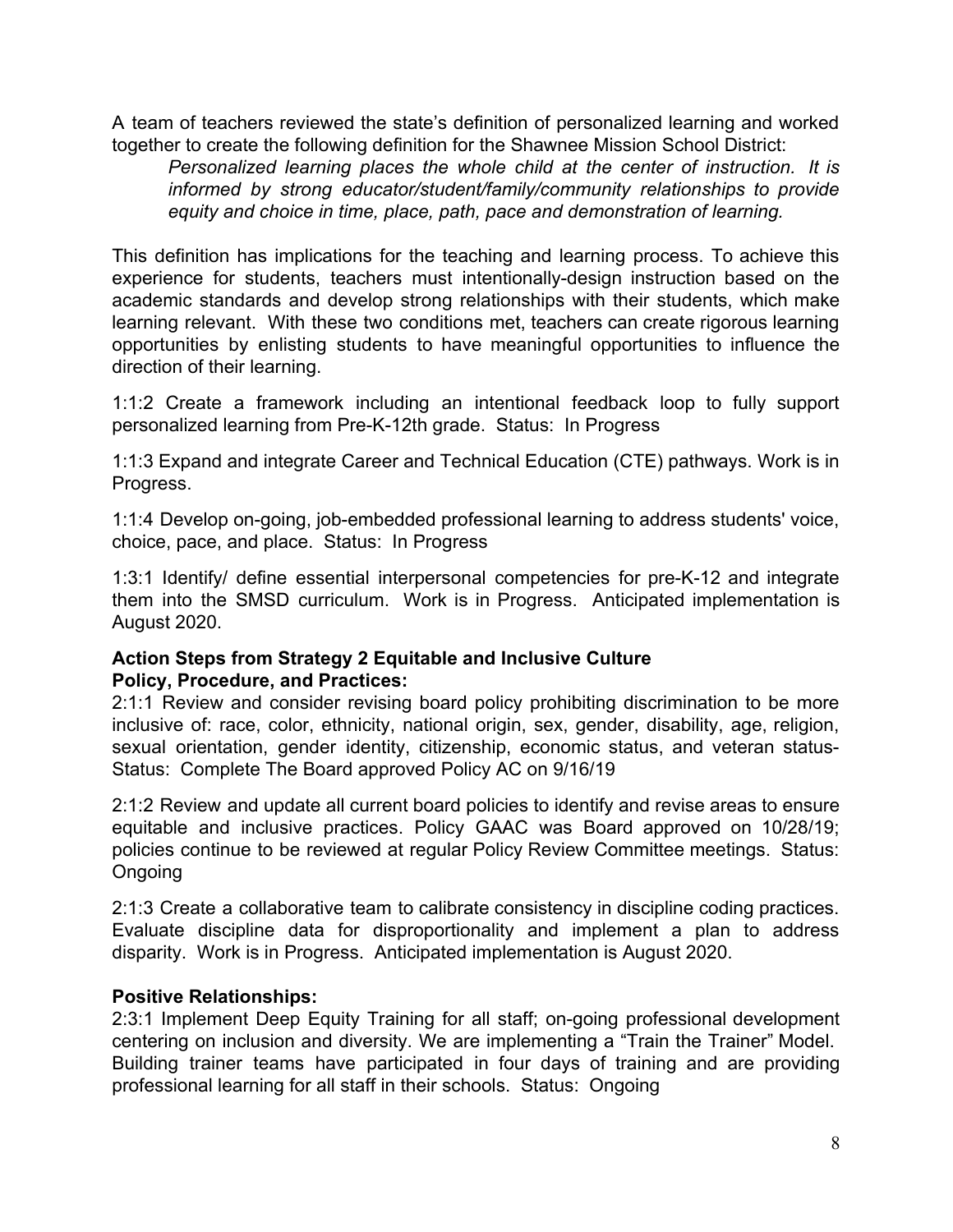2:3:2 Explicitly teach and monitor student mastery of the Social- Emotional Character Development Standards. The Cornerstone Curriculum Cadre is engaged in this ongoing work with anticipated implementation in August 2020.

2:2:6 Develop training/ onboarding plan for new staff to enhance culture of diversity and equity. Status: In Progress with anticipated implementation in August 2020.

#### **Action Steps from Strategy 3 Quality Educators Work Environment:**

3:1:2 Ensure that the Building Professional Development Coordinator is a member of the Building Leadership Team and is empowered to drive improvements and change in professional development with the guidance and direction of the principal. Status: Complete.

3:2:1 Continue to provide access for all employees to quality mental health professionals. The wellness committee will evaluate ways to better advertise current available services and survey what additional needs there may be and will act upon those needs. Work in this area is in progress.

3:2:2 Analyze the feasibility of increasing teacher planning and collaboration time by having secondary teachers teach five classes and elementary teachers have one grade level planning period and one individual planning period. Options to explore: \*Provide protected Professional Learning Community time for elementary/middle/high by building the time into the schedule for each week. \*Provide policy which will ensure that the structure of Professional Learning Communities is consistent and applied at all levels. Status: In Progress

## **Action Steps from Strategy 4 Systems Communications and Collaboration:**

4:1:1 Define and state the purpose and role of district and building leadership groups: Building Site Council; District Site Council; Building Leadership Team; District Leadership Team. Information was shared with stakeholder groups (District Site Council, KESA DLT etc.) Status: In Progress.

Stakeholder engagement is an important part of the Kansas Education Systems Accreditation **(KESA)** Model and has been a critical focus of the district's strategic planning process as well. We utilize various stakeholder leadership groups to carry out important continuous improvement responsibilities at both the school and district level.

**Building Site Council-** made up of stakeholders including parents, staff members, students, and community members.

**Purpose:** to serve as an advisory committee and provide input during each step of their school's continuous improvement process. Responsibilities include:

• **Review - Building-level student learning data**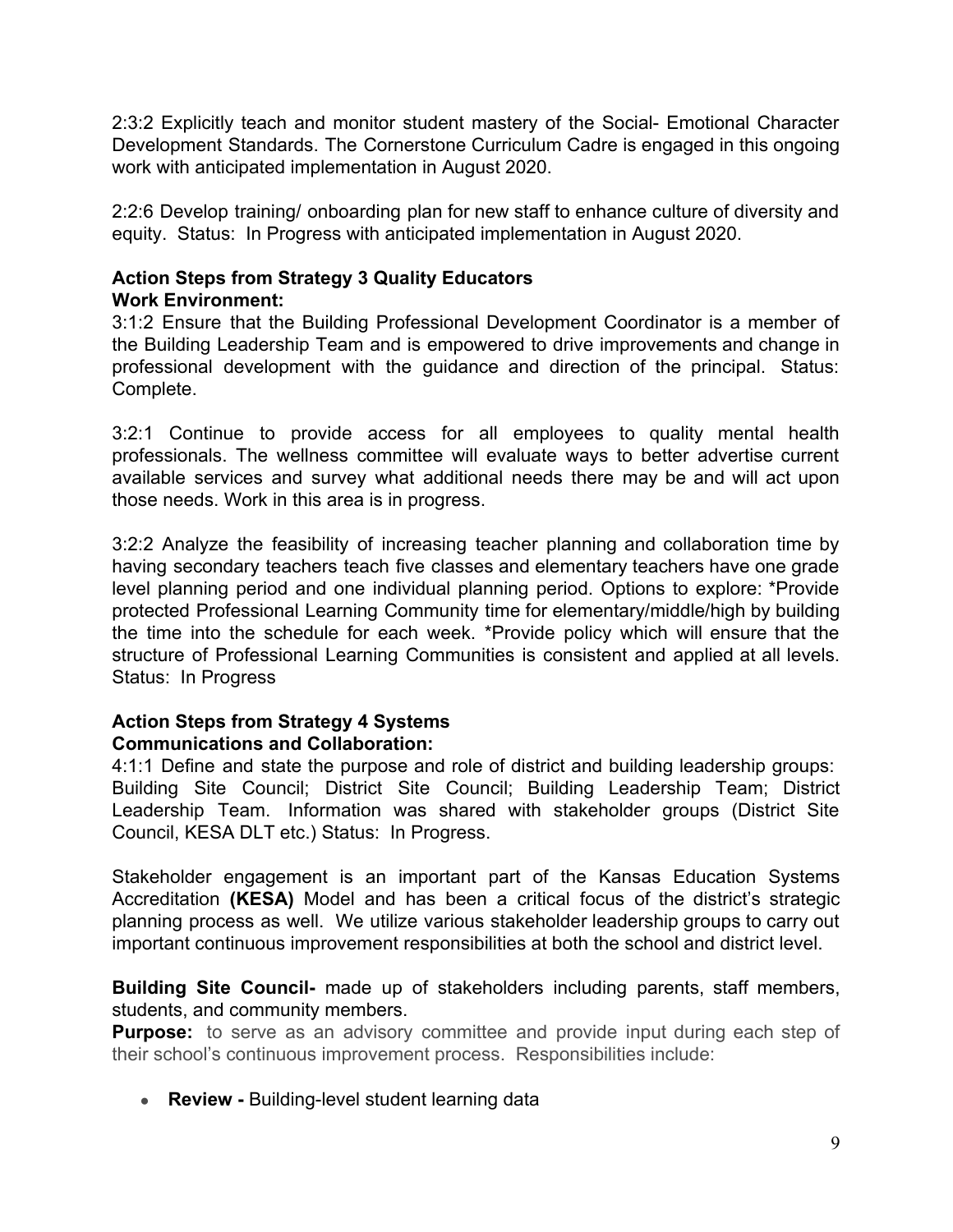- **Monitor -** Provide input and feedback to the Building Leadership Team on school improvement initiatives
- **Review School Improvement goals/action plans**
- **Recommend** Considerations to support the school's improvement plan

# **District Site Council-** composed of members from the Building Site Councils.

**Purpose:** to provide input and feedback on the District School Improvement Process through:

- **Review District-level student learning data**
- **Monitor** Progress and provide input
- **Review -** District improvement goals/action plans outlined in the Strategic Plan
- **Recommend -** Considerations to support the district's Strategic Plan

## **Building Leadership Teams-** these teams are composed of educational leaders from each school.

**Purpose:** To lead the school's improvement efforts through:

- **Engagement-** leading staff through data analysis and facilitating the building needs assessment
- **Goal Setting-** identifies the building's goals based upon needs and data
- **Action-** development of an action plan for each goal
- **Implementation-** of the action plans
- **Analysis-** monitors the effectiveness of the action plans and school's improvement efforts
- **Communication-** shares progress with Building Site Council and other stakeholders

**KESA District Leadership Team-** this committee is made up of educational leaders representing various grade levels and content areas across all feeder patterns.

**Purpose:** To support the implementation of the district's continuous improvement process and to oversee the KESA responsibilities required for accreditation. Responsibilities include:

- **Oversight and Approval-** of building-level KESA work
- **Data Review-** analyzes the data from the District Needs Assessment and establishes the district's goals and action plans
- **● Implementation-** oversees the implementation of the action plans
- **Analysis-** monitors the effectiveness of the action plans and the district's improvement efforts
- **Communication-** shares progress with District Site Council

These leadership groups are integral to the continuous improvement process and help support the mission and objectives of the strategic plan.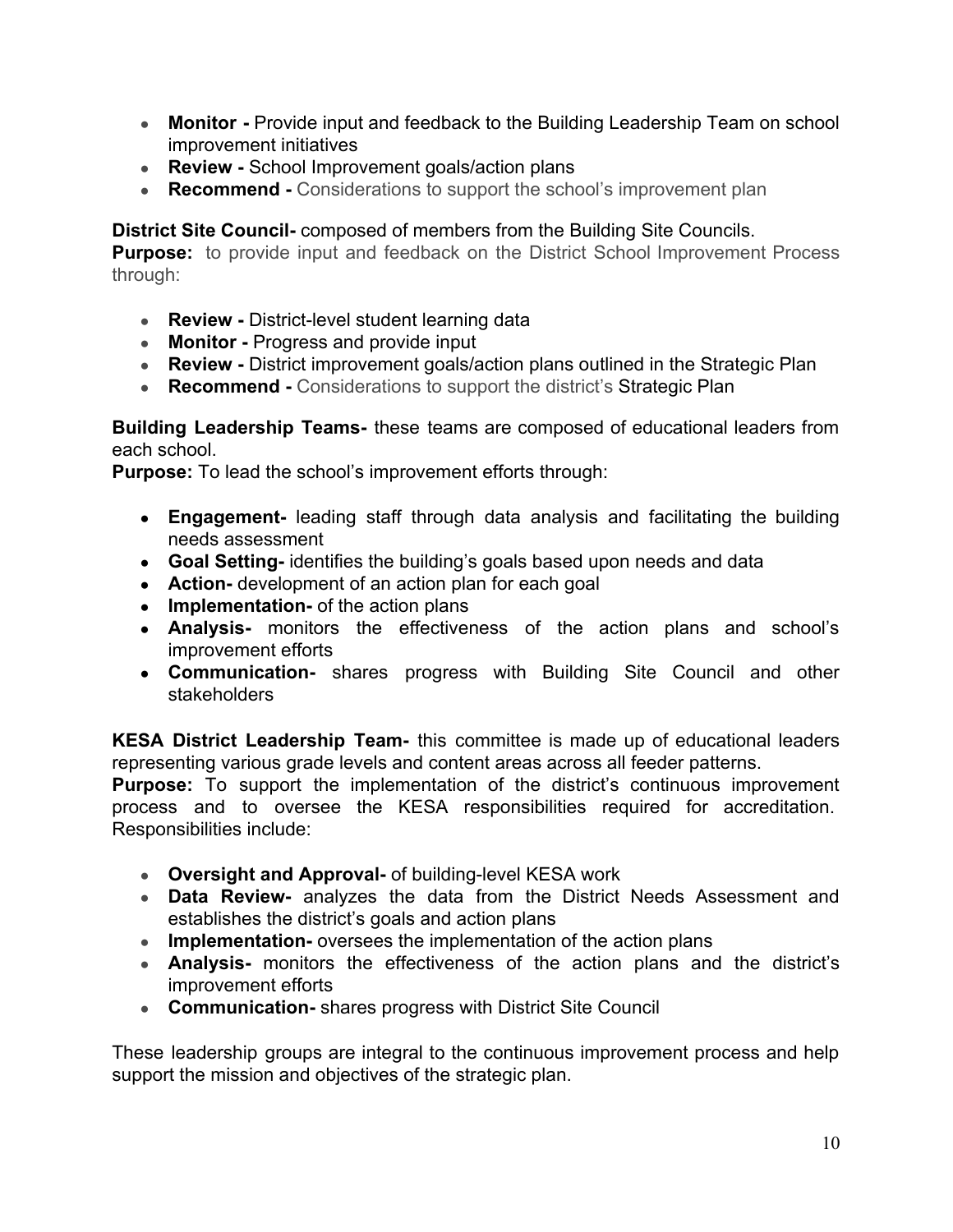4:1:2 Make connections and establish ownership between each leadership group to support the mission and objectives of the strategic plan. Work in this area is In Progress.

4:2:2 Create a district survey for stakeholders to provide feedback annually on strategic action plans and utilize feedback to monitor progress. Status: In Progress

## *What data are you using to monitor progress? What changes in that data indicate progress on the milestones you are targeting?*

## **Goal Statement: Every student will develop interpersonal skills to be an engaged, empathetic member of the local and global community.**

# **Social-Emotional Learning Data (Panorama)**

This is the first year we have utilized Panorama with our students in grades 3-High School. We are using the [results](https://drive.google.com/file/d/1U9NyAeG5pwuARXoW3zGa8KHq-6o8mfPT/view?usp=sharing) from the fall administration as a baseline measure. We will continue to monitor student growth with each administration of the survey.

## **SMART Goals:**

By May 2022:

- The Percentage of Favorable Responses in the Area of Grit will increase by at least 10% in grades 3- High School
- The Percentage of Favorable Responses in the Area of Growth Mindset will increase by at least 10% in grades 6- High School
- The Percentage of Favorable Responses in the Area of School Climate will increase by at least 10% in grades 6- High School

# **Discipline Data**

We continue to analyze discipline data for disproportionality and will implement a plan to address disparity.

#### **SMART Goals:**

By May 2022:

- Increase the % of students with Zero Discipline Incidents across all identified student groups (Black, SPED, ELL etc.) by 10%
- Reduce the % of students with 1 or More Suspensions across all identified student groups (Black, SPED, ELL etc.) by 10%

## **Attendance Data (Chronic Absenteeism- defined as missing 10% or more of school days)**

We continue to monitor attendance data for all student groups. Currently, our students who are considered homeless and students in Foster Care are missing significantly more school than students from the other identified groups. Our Black students also have a higher rate of absences. We continue to provide these students with support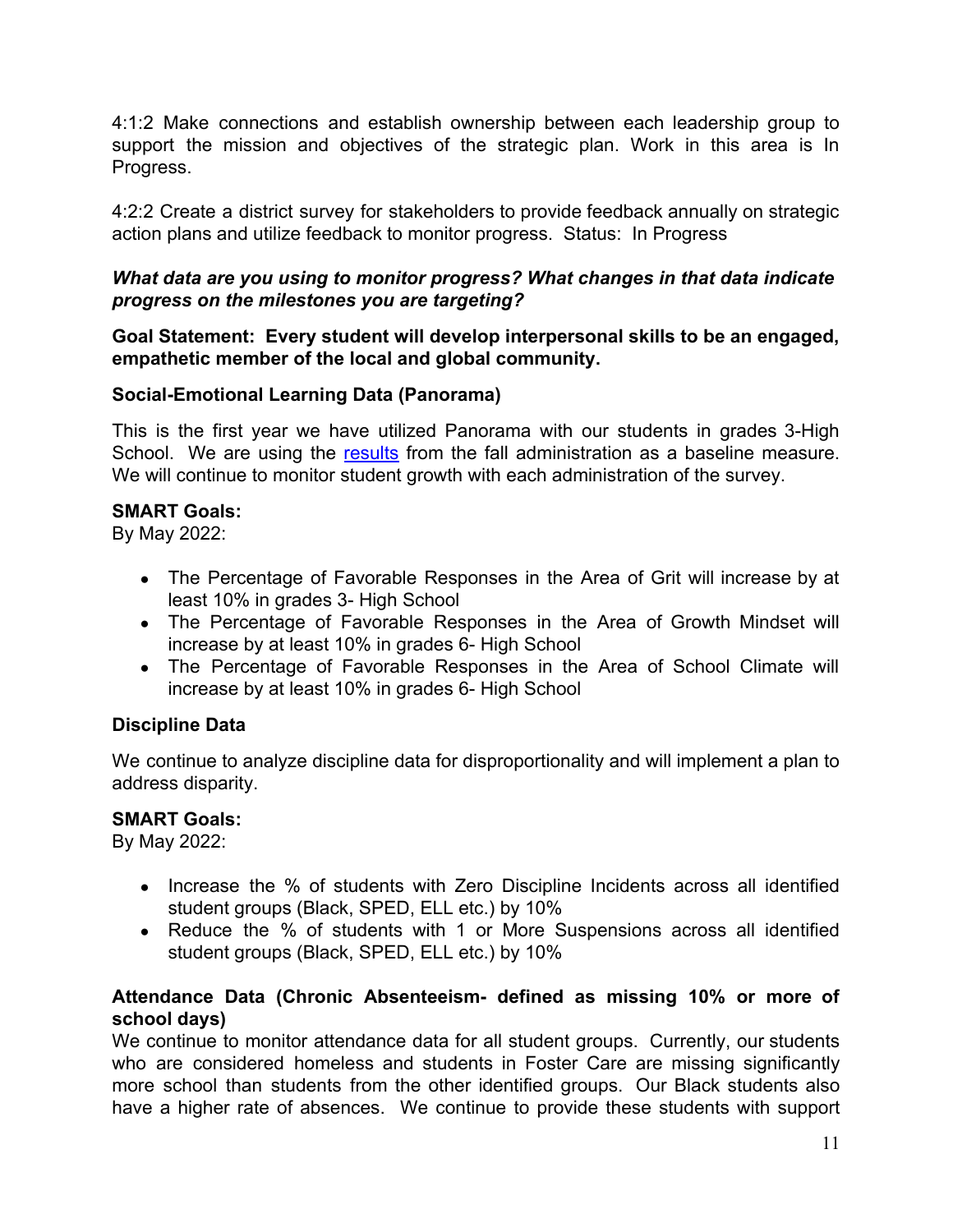and access to resources to assist with barriers that may be keeping them from attending school. We will continue to monitor this data closely.

## **SMART Goal:**

By May 2022:

● Within all identified student groups (Black, SPED, ELL etc.), we will reduce the % of students chronically absent by 10% for each student group

## **Goal Statement: Every student will achieve academic success through a challenging, relevant personalized learning plan.**

## **Xello Task Completion Data**

We continue to utilize Xello to guide students through the development and implementation of their Individual Plans of Study in order to empower students to take ownership of their learning and support their career exploration.

#### **SMART Goal:**

By May 2022:

• 95% of students in grades 7-12 will have an Individual Plan of Study and will use this plan to support career exploration and increase engagement with students, staff and families.

#### **Market Value Assets- Kauffman Real World Learning Initiative**

The Shawnee Mission School District is one of fifteen districts in the Kansas City metro area selected to be part of the first cohort for the Kauffman Real World Learning Initiative. The objective of this initiative is to expand student access to opportunities which give them more value in the job market. These **"Market Value Assets" (MVAs)** include internships, client-connected projects, entrepreneurial experiences, industry-recognized credentials, and nine or more hours of college credit earned while in high school. As part of this partnership, the district has created The SMSD Real World Learning team made up of nearly 50 representatives from multiple stakeholder groups including teachers, parents, and representatives from business & industry, post-secondary, and the Kansas State Department of Education. We are researching how this could be a PreK-12 process of career exploration and exposure for all students. We currently estimate that approximately 25% of our students are earning one or more of the Market Value Assets (internships, client-connected projects, entrepreneurial experiences, industry-recognized credentials, and nine or more hours of college credit earned while in high school), with most of that number being represented by the nine or more hours of college credit piece. The team will be making a proposal to the Kauffman Foundation for a three-year grant to expand Real World Learning for all students in the Shawnee Mission School District.

#### **SMART Goal:**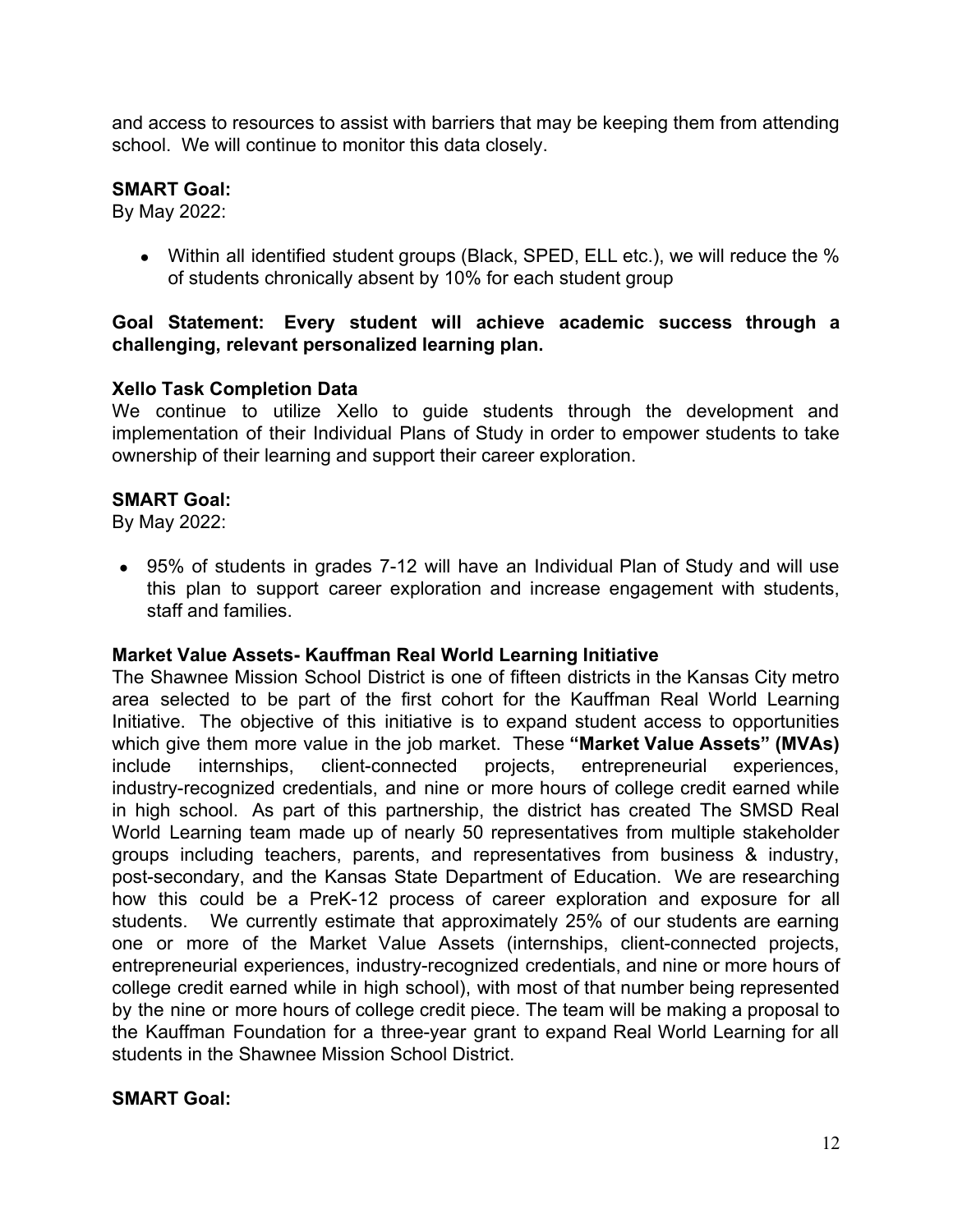By May 2022:

• 35% of students will earn one or more of the MVAs (internships, client-connected projects, entrepreneurial experiences, industry-recognized credentials, and nine or more hours of college credit earned while in high school), with an emphasis on increasing internships

## *Describe how your system communicates a consistent message regarding your work in this goal area to all stakeholders*.

Information is shared with the KESA District Leadership team and principals. Principals and District Leadership Team members communicate the information to the Building Leadership Teams and staff while making connections to their building goals and action plans. Updates are also shared with Building and District Site Councils. The Superintendent shares Strategic Plan updates on a regular basis with the Board of Education. All information shared during Board meetings is recorded and available for public viewing. The district also shares information regarding the implementation of the Strategic Plan and the continuous improvement process on the [district website.](https://www.smsd.org/about/strategic-plan-2019-2024)

# *Discuss your professional learning plan and its effectiveness for this goal area.*

Professional learning is provided to support the work outlined in the Strategic Plan. The information below details how we are supporting staff in these areas.

**Corwin Deep Equity Training-** The district has invested time and funding to support staff with diversity training. Each school has a team of teacher leaders participating in the Deep Equity train the trainers professional learning. These teams then design and deliver the professional development to all staff in their schools. The Corwin Deep Equity training focuses on the following phases:

- 1. Phase One: Tone and Trust
- 2. Phase Two: Personal Culture and Personal Journey
- 3. Phase Three: From Social Dominance to Social Justice
- 4. Phase Four: Classroom Implications and Applications
- 5. Phase Five: Systemic Transformation and Planning for Change

Much of the focus for this year has been on establishing Tone and Trust and engaging staff in the Personal Culture and Personal Journey. The training is helping individuals develop their cultural competence by forming authentic relationships across differences. We will continue to provide staff with additional training and support in these areas and we will monitor the impact of this professional learning to ensure we relentlessly create a fully unified, equitable, and inclusive culture for all students, staff and stakeholders.

**Panorama-** Each school has identified a Panorama Coordinator who supports and oversees the administration and implementation of the student surveys for their school. These staff members have received initial training including an overview of the Panorama (SEL) survey, how to administer the survey, and strategies for supporting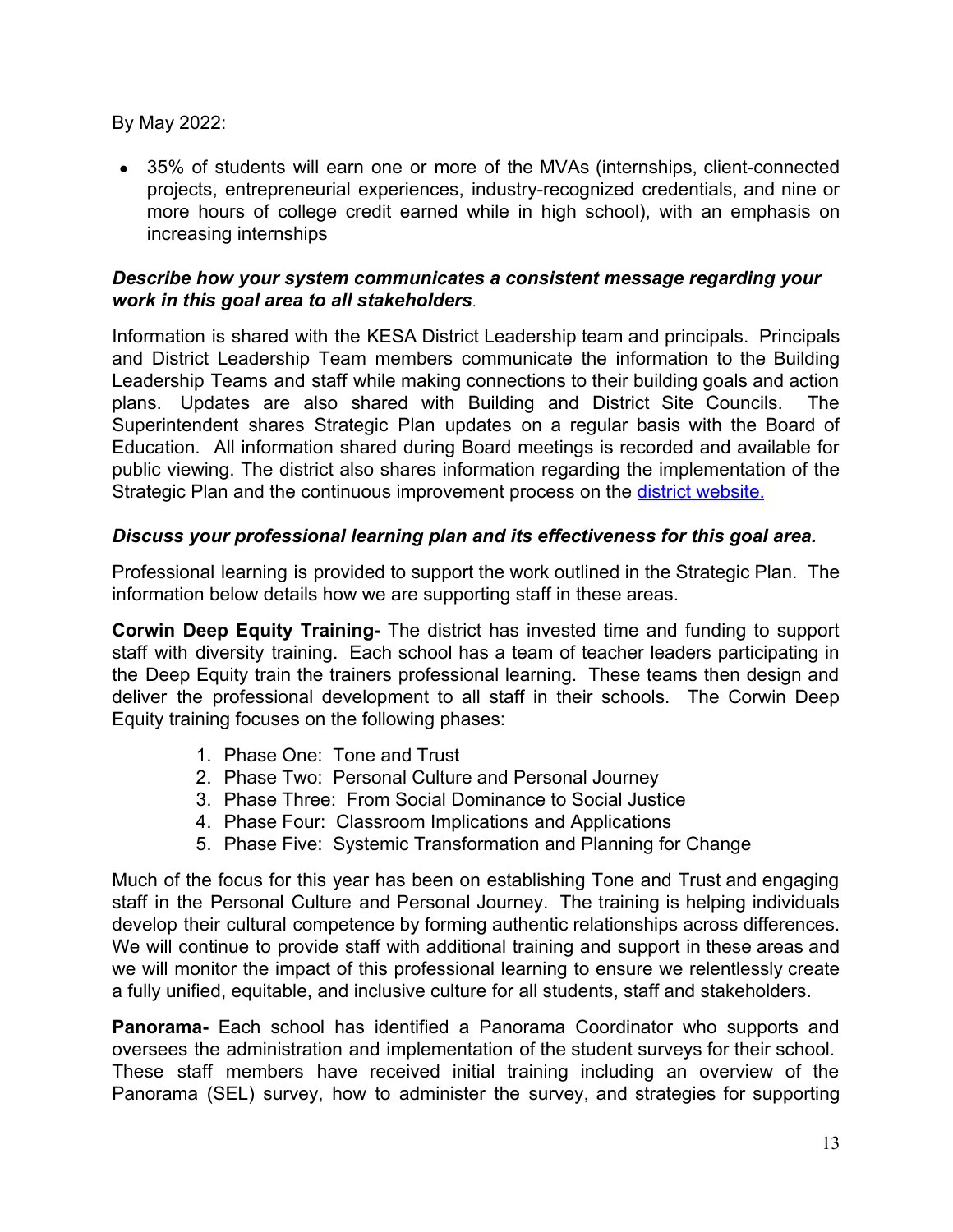students before, during and after the survey window. We have also provided training on how to interpret and use the results from the survey to support students' social-emotional growth.

## [Training Presentation](https://docs.google.com/presentation/d/1KaExjWKwoZ8Y7sKkG3xu4h8EFmq1zoPOF48IOGEMr0U/edit?usp=sharing)

We will continue to provide staff with additional training on how to interpret the data and use these results and other resources to increase students' ability to develop their interpersonal skills and further their use of personal resilience.

# **Culturally Responsive Practices**

The Leadership and Learning Department is committed to supporting the work of Student Services to ensure an equitable and inclusive academic program.

We continue to find ways to support all of our district's learners. Both ELL and Special Education partner with buildings to ensure students have access to the core curriculum and engaging experiences with high-quality and relevant instruction is delivered in an inclusive and welcoming environment. There have been targeted training sessions on curriculum development and increasing teachers' capacities to meet students' instructional needs.

# **Increasing Teachers' Capacities**

We are committed to providing teachers with the support and resources needed to increase their confidence and skills to meet all students' needs. We have increased collaborative opportunities for the ELL Instructional Coaches to partner with the building Instructional Coaches to increase their capacity to provide ongoing support for teachers. The district is also dedicated to creating opportunities for special education teachers to increase their student achievement. We know, dedicating time to provide explicit professional development opportunities targeting IEP development and various instructional approaches will further enhance our teachers' skills.

# **Professional Development**

The ELL Instructional Coaches continue to provide high-quality professional learning sessions on topics that support equity and an inclusive culture for all students. Professional Development topics presented include:

- Supporting English Language Learners Through Effective Co-Teaching
- Using Biography Driven Instruction in Culturally Responsive Teaching
- Creating a Culturally Responsive Classroom Accepting of All Students
- Integrating Language Support and Strategies in Content Instruction to Support ELLs
- Designing Lessons to Meet the Needs of English Language Learners

Special Education Teachers at the elementary, middle and high school levels have participated in training over the course of the school year and we have future training planned. Training sessions have included:

• 95% group training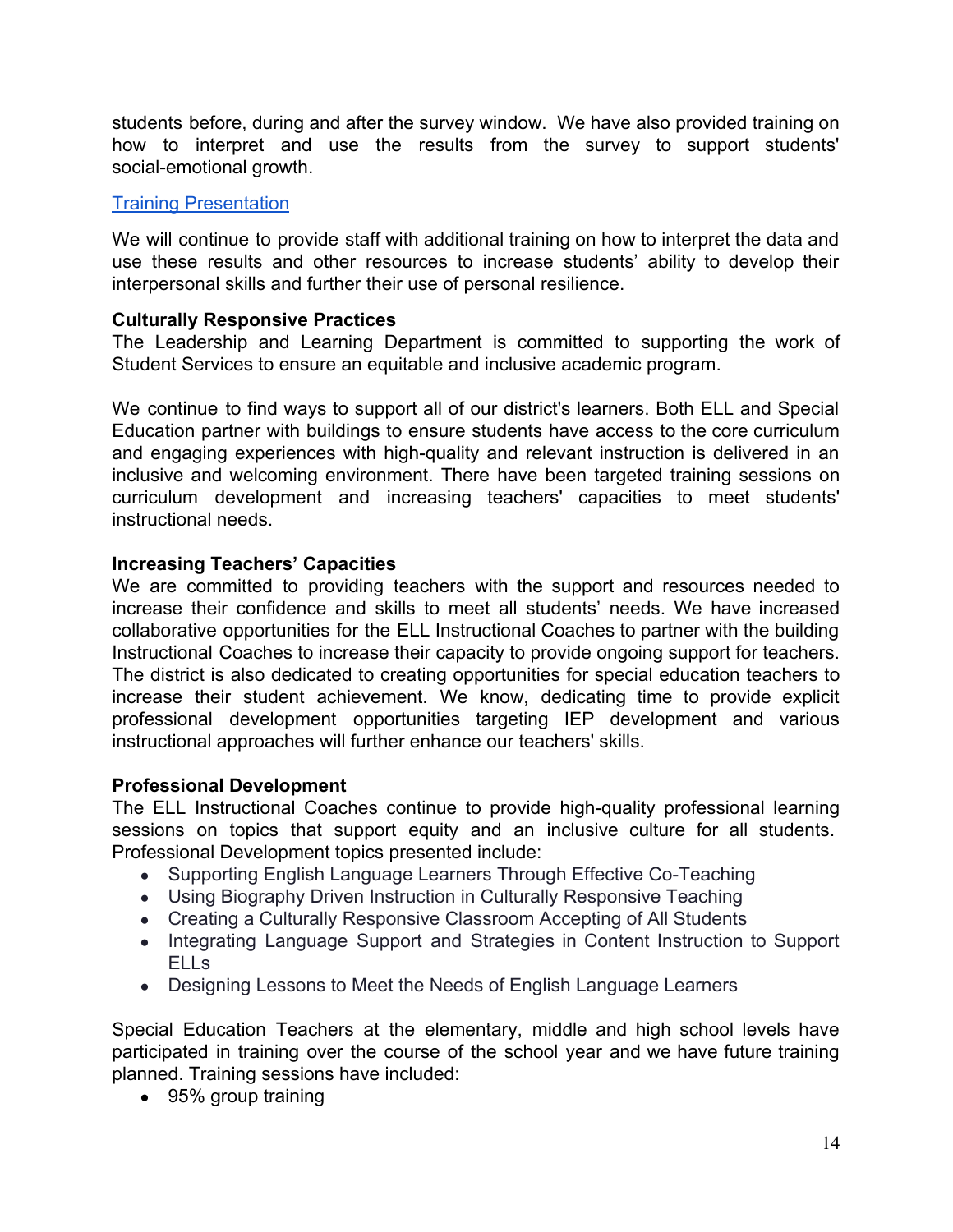- IEP development
- Modeling of lessons
- Special Education in General Education
- Managing Paras
- Screeners (PSI, PASI)
- Principles of Behavior/Mand/Card Sort
- Related service provider CEU opportunities
- Data Collection

#### **Section #3 Goal Area: Responsive Culture**

#### *How do you expect your work in the priorities of this goal area to impact the State Board outcomes and definition of a successful Kansas high school graduate?*

**Kindergarten Readiness:** Pre-K teachers have engaged in the same curricular processes as K-12 staff to create curriculum maps and proficiency scales to articulate the essential competencies that students need to master for a successful transition to Kindergarten. Priority Standards and Proficiency scales have been created and implemented for literacy and math as well as Social- Emotional Learning and Approaches to Learning. Teachers use these resources to monitor the young learners' progress on these critical skills necessary to be ready for Kindergarten. In addition to this targeted approach to ensure all students receive quality instruction on these important early learning skills, we also monitor students' readiness levels by collecting data from the Ages and Stages Questionnaire and the local screening tool to determine if incoming Kindergarten students need additional support and intervention. Our youngest learners will continue to receive appropriate support as outlined in the district's revised Response to Intervention protocol. We utilize MyIGDIs, Acadience (DIBELS) assessment and the NWEA Primary Map assessments to monitor students' progress and then we use the data from these assessments to determine the level of support needed for each student.

**Social- Emotional Learning:** A team created during last school year has been working this year to identify and define the social-emotional and character development standards that will be areas of focus in each grade level. By developing and implementing a systemic protocol to support students' social-emotional learning, staff will have the training and resources necessary to be responsive to the needs of their students.

**Individual Plans of Study (IPS):** The work being done in the area of curriculum, instruction, and assessment will help us monitor students' mastery of the essential academic and interpersonal competencies necessary to achieve their career goals. By increasing students' understanding of the importance of these curricular and social-emotional skills and providing them with connections to show how they will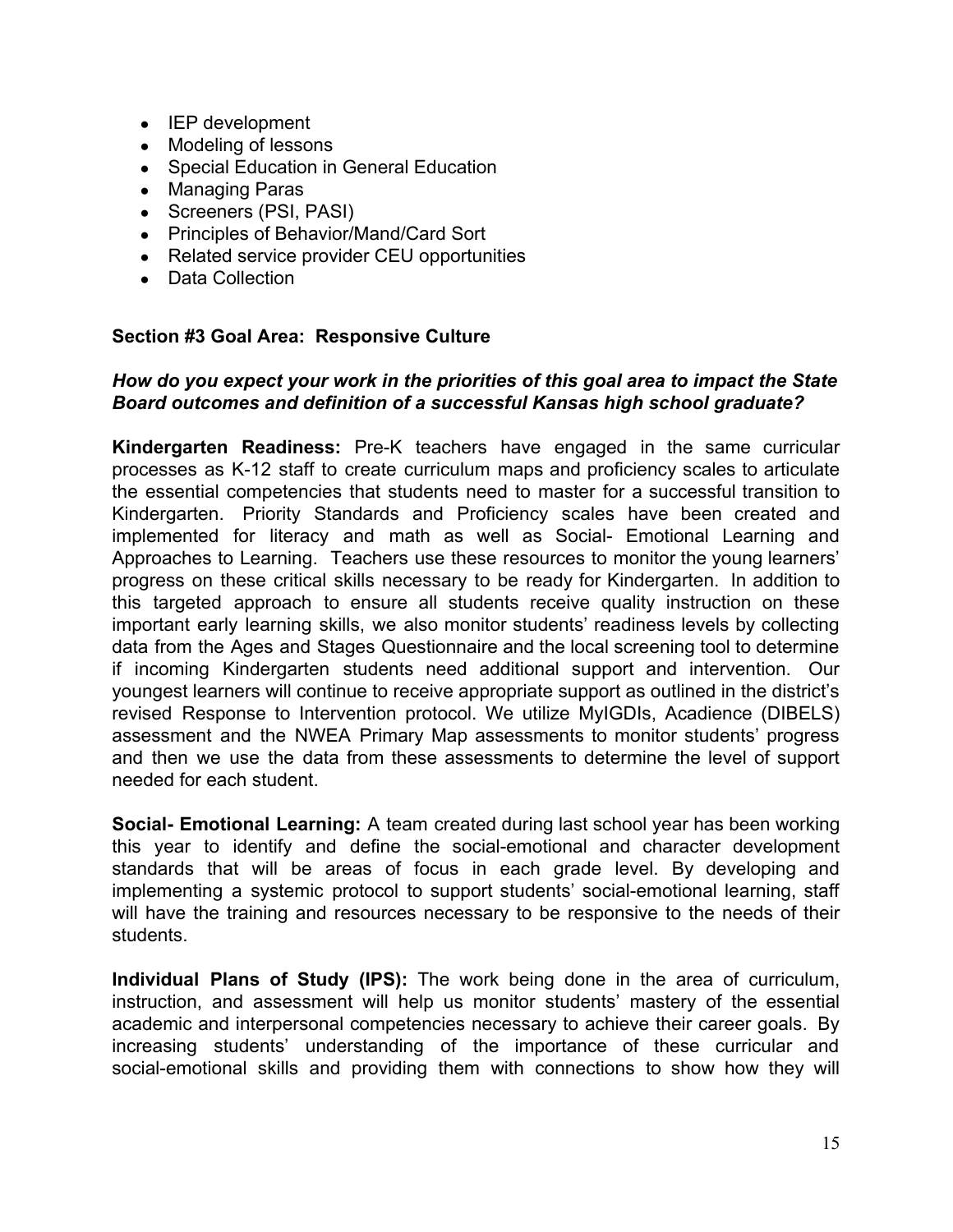impact students in the workplace, engagement in the IPS process becomes more relevant.

**High School Graduation Rates:** By clearly identifying and articulating the academic and interpersonal essential competencies, monitoring all students' progress and providing students with targeted interventions to support their academic and social-emotional skill development, more students will successfully complete high school and be better prepared for college and careers. This should positively impact our high school graduation rates for all groups of students.

**Post-Secondary Completion/ Attendance:** As we continue to implement our Strategic Plan outcomes and focus on improvement in the other Kansas State Board Goal areas, we should see an increase in the percentage of students who attend and complete post-secondary programs. We will continue to make sure students are:

- Ready for Kindergarten
- Demonstrating appropriate social-emotional competencies
- Utilizing their Individual Plans of Study to pursue their career interests and goals
- Prepared to graduate from high school
- Equipped to complete their post-secondary plans

By monitoring these State Board outcomes, we will meet the Strategic Plan objectives of making sure every student will have a personalized learning plan that supports them in being college/career ready and having the interpersonal skills important to life success.

#### *What action steps have you taken to ensure your district is improving in this goal area?*

**Goal Statement: Every student will develop and utilize personal resilience while mastering essential competencies that lead to college and career readiness.**

## **Goal Statement: Every student will achieve academic success through a challenging, relevant personalized learning plan.**

We are implementing the action steps from the Strategic Plan listed below to support these goal statements and to ensure a continued focus on responsive culture. By focusing on these action steps, we will improve and expand the implementation of our Response to Intervention Protocol to ensure all students' academic and social-emotional needs are met.

#### **Action Steps from Strategy 1 Re-Imagine Teaching & Learning**

#### **Academic and Interpersonal Success**

**1:3:1 Identify/ define essential academic competencies for pre-K-12 and integrate them into the SMSD curriculum.** Status: Complete.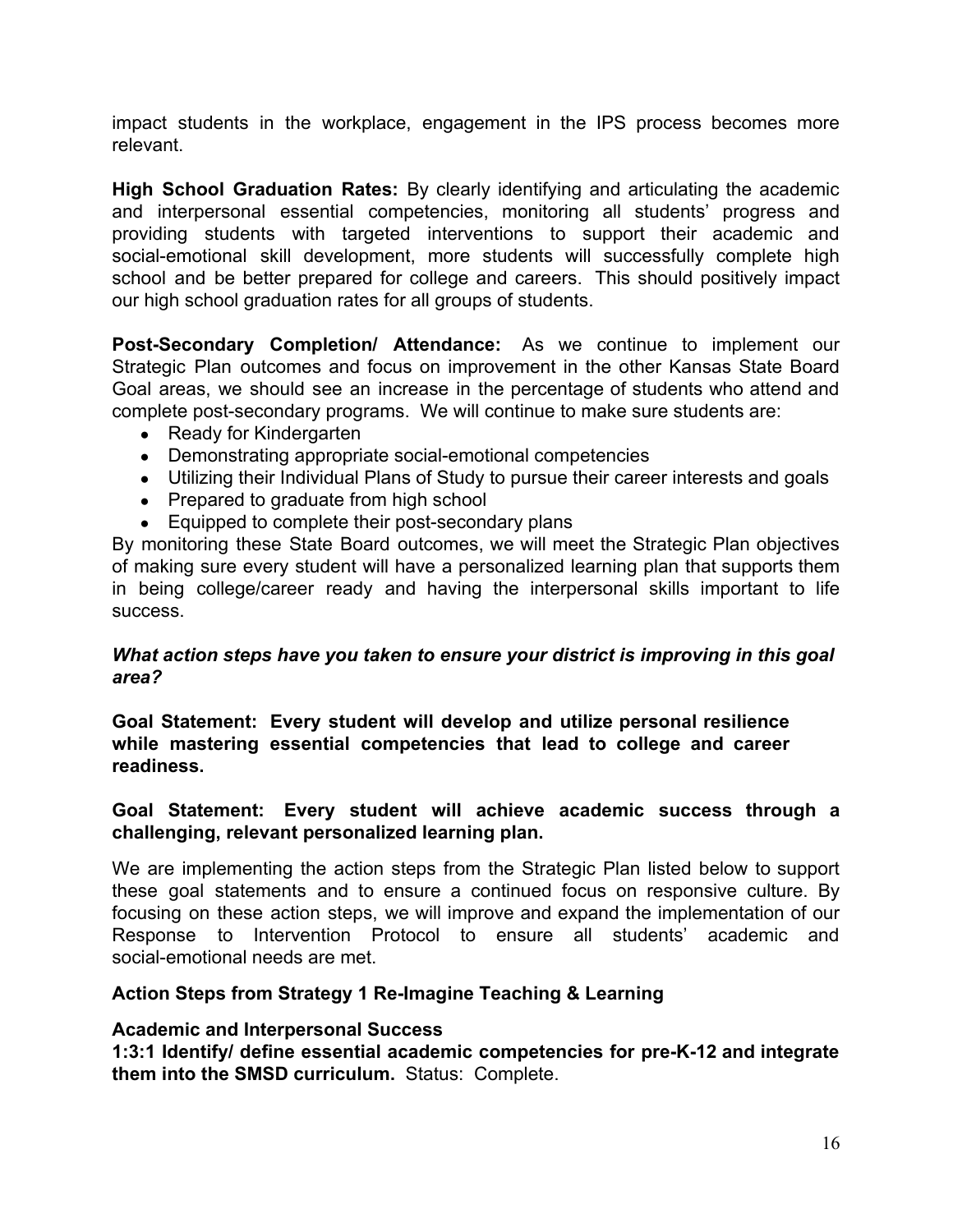Last school year, much of the curriculum work was focused on identifying Priority 1 standards. Because each content area has so many standards that it is impossible to focus on all of them and do them justice, we needed to identify the ones that are the highest priority for our students to learn. These are the standards that represent the essential knowledge, skills, and behaviors every student must acquire in order to succeed in subsequent units, semesters, years, courses, and ultimately in life outside the context of school. These standards represent the assured academic student competencies that each teacher needs to help every student learn and demonstrate proficiency by the end of the grade level. They are identified because they have endurance beyond the current grade level, they apply across disciplines, they represent foundational prerequisite concepts necessary for the next level of learning, and they are likely to be encountered on standardized assessments. The remaining standards we call Priority 2. We still teach them; they support, connect to, or enhance the Priority 1 standards. They are taught within the context of the Priority 1 standards, but they do not receive the same degree of emphasis. They often help students understand and attain the more rigorous and comprehensive Priority 1 standards. In addition to the work in academic areas, the academic team has been working on a plan for incorporating social-emotional and character development standards into the curriculum. Because of their importance to student learning and success beyond the classroom, we are calling these the Cornerstone standards. A Cornerstone cadre has been unpacking the state's Social-Emotional Character Development **(SECD)** standards and identifying priorities with a goal of developing a plan to seamlessly incorporate them into the various curricular areas. We will continue to monitor and revise the academic and social-emotional essential competencies as needed to ensure we are providing all students with the skills necessary for life success.

#### **1:3:2 Revise curriculum documents and resources to reflect competencies.** Work in this area is in progress.

This action item represents the heart of the work done by the Curriculum and Instruction Department. Curriculum work is never done. Cadres of dedicated teachers representing all grade levels, all feeder patterns, and a diverse set of subgroups collaborate throughout the school year and often during the summer to polish this work.

With work on prioritizing standards done last year in the areas of math and ELA Pre-K-12, the work of curriculum cadres over the past year has primarily been about supporting instruction through the development of proficiency scales and common assessments. Proficiency scales help teachers to identify the progression of learning that students go through to understand a particular concept. Proficiency Scales are used to monitor and track a student's progress on a standard over the course of time and over multiple pieces of work. It differs from a rubric in that a rubric is used to grade a single piece of work and to provide feedback on multiple skills or standards.

Once a proficiency scale is developed, the next step is for the cadres to develop common assessments. Elementary Curriculum Cadres have developed common assessments for English Language Arts and Math. All of the assessments are adapted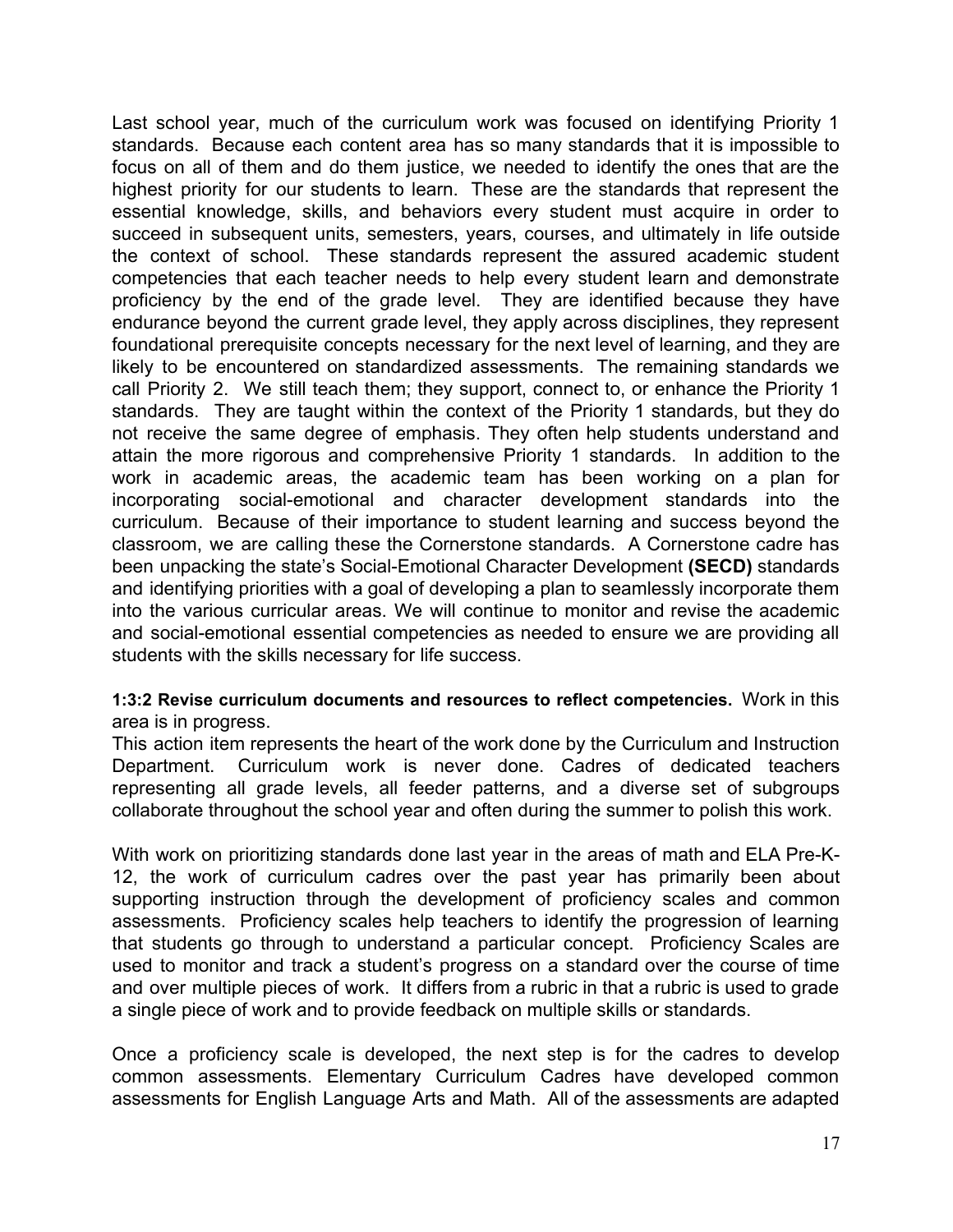from the approved curriculum materials. Cadre members and a few other willing volunteers were able to try out these assessments with their classes and then reflected with their colleagues on the process. Feedback from teachers continues to improve the validity and reliability of the assessments. Proficiency scales and assessments are also in development in other elementary and secondary content areas.

All elementary teachers received access to the draft proficiency scales and common assessments in their core areas at the beginning of the second semester. We have asked elementary grade level teachers to test drive the draft documents and provide feedback. Our goal is to have every teacher try at least one proficiency scale and one common assessment during the second semester and provide feedback on these resources. Our teams will then use that feedback over the late spring and summer to strengthen the documents and create final drafts which will be rolled out in the fall.

**1:3:3 Provide support for teachers to implement high-impact, research-based instructional strategies that will be used to effectively teach the essential competencies.** Status: Work is in Progress.

*Classroom Instruction That Works: Research-based Strategies for Increasing Student Achievement* by Robert Marzano, Debra Pickering, and Jane Pollack was originally published in 2001, and it quantified how instructional strategies when used appropriately, accelerate student learning. Almost two decades later, the work is still one of the most important books on implementing research-based practice in the profession. Beginning this spring semester, Shawnee Mission has adopted a new classroom walkthrough instrument published by the Mid-Continent Regional Education Laboratory (McREL) based on Marzano's research. The district will continue to provide professional learning to support teachers' effective uses of these research-based strategies.

#### **Action Steps from Strategy 4 Systems**

#### **Response to Intervention**

**4:3:1 Consider creating a position for a RTI coordinator to lead the district process.** Status: Job Description is Complete, and Review is in Progress.

The RTI-DLT was first tasked with the consideration of creating a job description for a Response to Intervention Coordinator to lead the district process of multi-tiered supports for students. The RTI-DLT reviewed job descriptions of RTI Coordinators from other districts and collaboratively authored a job description that was submitted to Executive Leadership for review.

#### **4:3:2 Develop a district-wide RTI Instructional Team with defined members/roles.**  Status: Complete

The Shawnee Mission Strategic Plan guides our work in the implementation of a district-wide RTI system that ensures academic and social-emotional growth for all students. A critical action step is the creation of a district-wide RTI Instructional Team with diverse members who serve diverse roles. The RTI District Instructional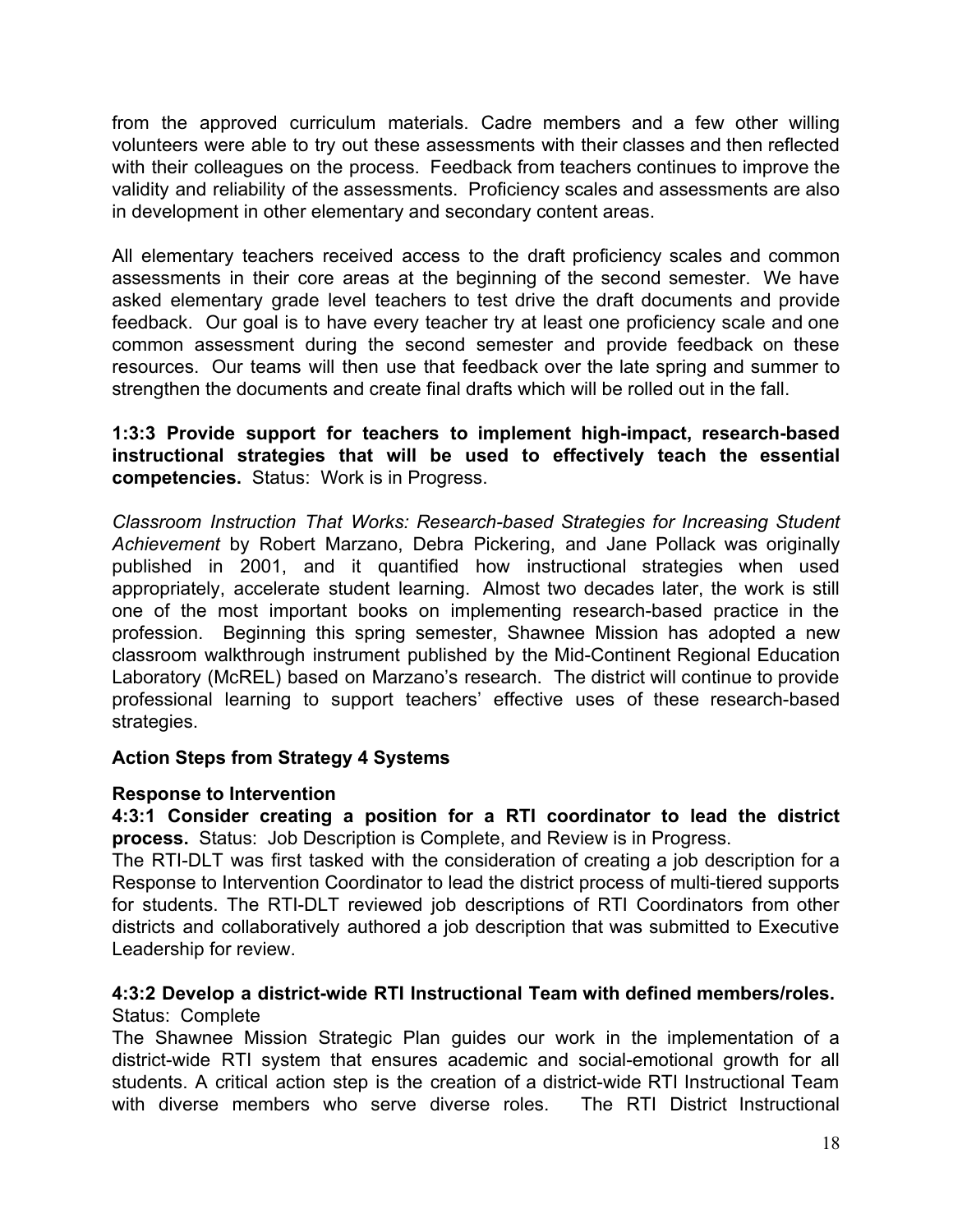Leadership Team (**RTI-DLT**) comprises forty classroom teachers (both elementary and secondary), Instructional Coaches, Innovation Specialists, Reading Specialists, district coordinators, special education representatives, Social Workers, English Language Learning coaches, and building administrators. We also have ten parent volunteers who can choose to attend the work sessions or provide feedback to work completed at that session. The RTI-DLT has met multiple times throughout the 2019-20 school year to determine our current reality and identify gaps in our RTI system of support for students.

**4:3:3 Clearly define each tier and identify research-based resources that meet academic and social emotional needs of all students.** Status: Work is in Progress Additional actions for the RTI-DLT include the review of current resources for RTI in Shawnee Mission [\(Handbook](https://docs.google.com/document/d/16R-tEYFkknl0NwbFb2ydCSUr-Vzv_TT1tw5_jIrcwS0/edit?usp=sharing) for Student Success), continue to define each tier explicitly, and identify evidence-based resources that meet the academic and social-emotional needs of all students. To complete this work, we will consider creating smaller sub-committees from the RTI-DLT for literacy, math, and social-emotional learning. The goal will be to assess gaps in current intervention protocols and assess needs around reading disabilities, including dyslexia. This work will include planning for future professional learning in the areas of dyslexia and Structured Literacy. The math sub-committee will assess current gaps in math instruction and resources and determine the best ways in which to fulfill gaps within tiered math instruction and intervention. The Social-emotional learning sub-committee will evaluate the needs and gaps to be addressed in this area as well.

## **4:3:4 Identify the benchmark assessments and progress monitoring tools for measuring student academic and social emotional growth district-wide.** Status: Work is in Progress

The RTI-DLT will review the current **[assessment protocol](https://drive.google.com/file/d/1VsiWyCm69-3O3pfVkAYWmXyynIlnYGim/view?usp=sharing)** and determine strengths and challenges within our balanced assessment system. This committee will also identify the benchmark assessments and progress-monitoring tools for measuring student academic and social-emotional growth district-wide.

## *What data are you using to monitor progress? What changes in that data indicate progress on the milestones you are targeting?*

# **Goal Statement: Every student will develop and utilize personal resilience while mastering essential competencies that lead to college and career readiness.**

We will be monitoring all students' academic performance data in math and literacy to make sure the action steps we are implementing are having a positive impact on mastery of essential competencies for all students. We will continue to analyze student achievement data from various assessments across all student groups to make sure we are closing the achievement gaps.

# **Math Performance Goals**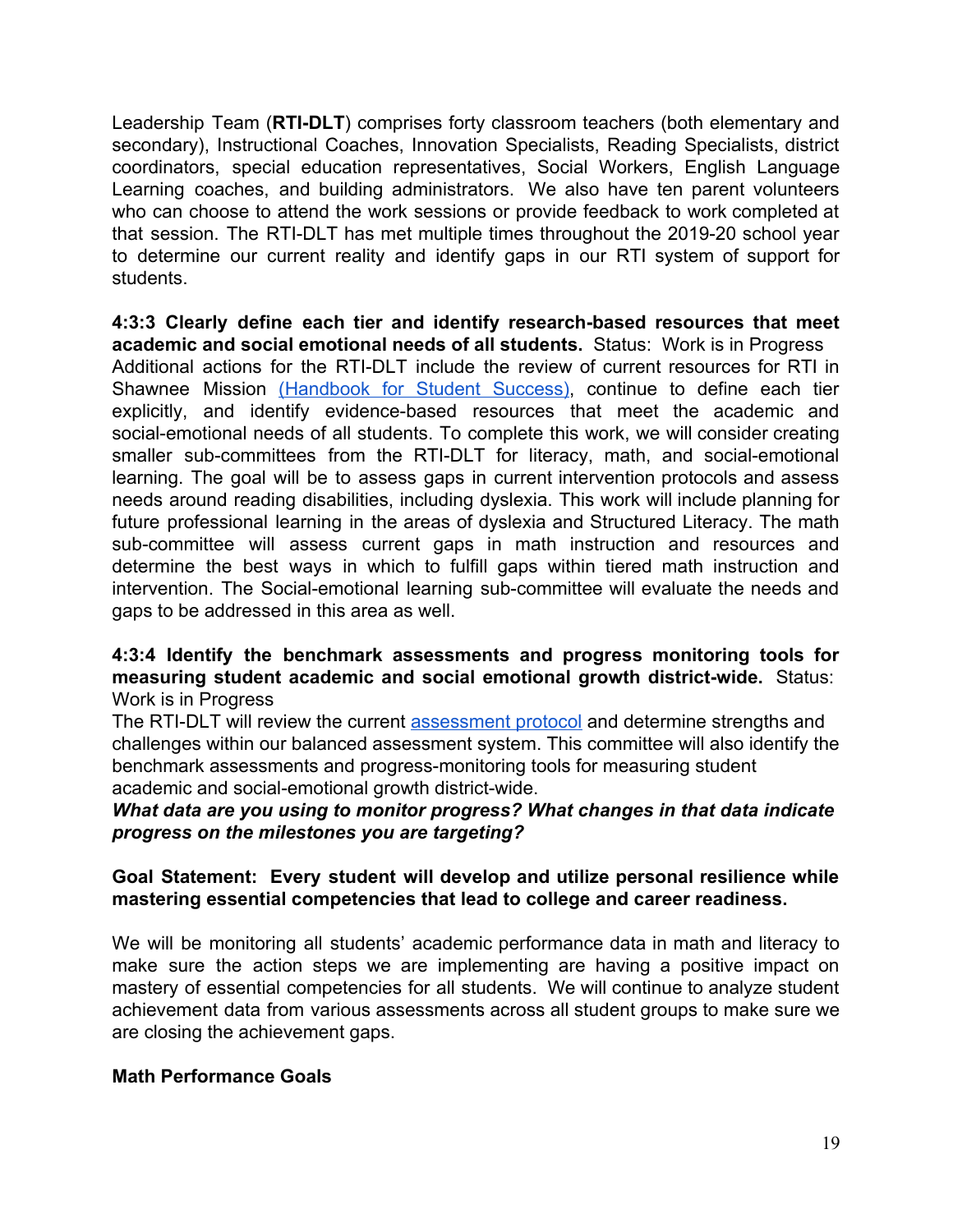# **Algebra 2 Course Success**

Research shows that students who successfully complete Algebra 2 are better prepared for college and careers than their peers who do not. Therefore, we are monitoring students' successful completion of Algebra 2 to ensure they are prepared for college level math courses. We are defining successful completion as earning 1 year of credit with a grade of "C" or higher. Our SMART Goals indicate the amount of improvement we would like to see in this area over the next two years for all students and all student groups.

## **SMART Goals:**

By May 2022:

- We will increase the % of students achieving course success in Algebra 2 (Earning 1 Full Credit with a C or higher) by 10%
- We will decrease the performance gap regarding course success in Algebra 2 for all identified student groups (Black, SPED, ELL etc.) by at least 15%

## **Mastery of Essential Competencies**

We will continue to analyze student achievement data in math and literacy to make sure all students are learning the essential skills needed to be college and career ready. By making sure all students have access to core curriculum delivered through quality instructional practices, monitoring the learning progress, and providing intervention, student performance will improve.

#### **Kansas State Math Assessment SMART Goals:**

By May 2022:

- We will increase the % of students scoring a 3 or 4 on the Kansas State Math Assessments by 7%
- We will decrease the % of students scoring a 1 on the Kansas State Math Assessments by 5%
- We will decrease the performance gap on the State Math Assessment for all identified student groups (Black, SPED, ELL etc.) by 15% on the Kansas State Math Assessments

#### **NWEA MAP Math Assessment SMART Goal:**

By May 2022:

• Within all identified student groups (Black, SPED, ELL etc.), we will reduce the % of students scoring below grade level on the NWEA Math MAP Assessment by 10%

# **Literacy Performance Goals**

#### **Kansas State Reading Assessment SMART Goals:**

By May 2022:

• We will increase the % of students scoring a 3 or 4 on the Kansas State ELA Assessments by 5%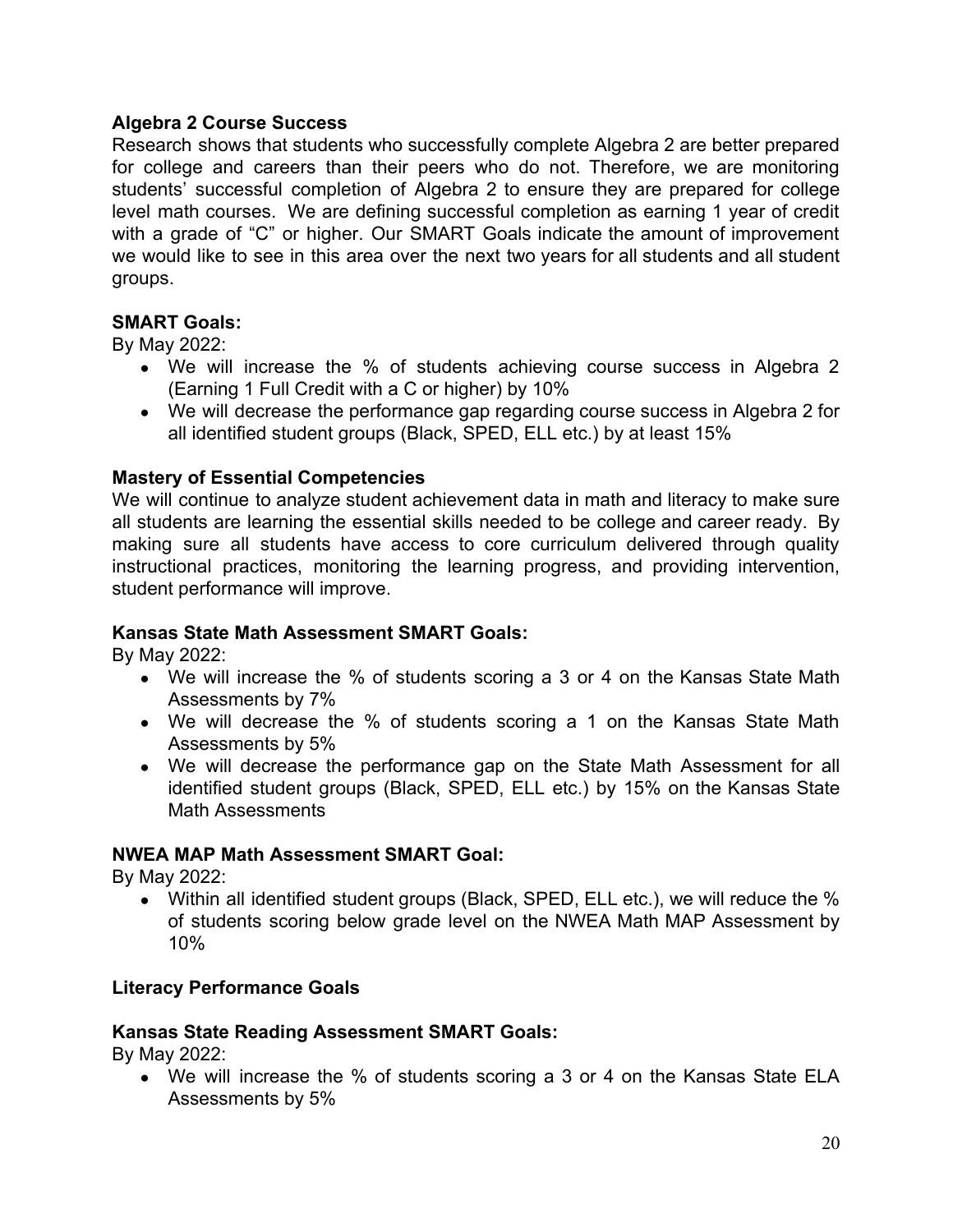- We will decrease the % of students scoring a 1 on the Kansas State ELA Assessments by 5%
- We will decrease the performance gap on the State ELA Assessments for all identified student groups (Black, SPED, ELL etc.) by 15% on the Kansas State Reading Assessments

## **NWEA MAP Reading Assessment SMART Goal:**

By May 2022:

• We will reduce the % of students scoring below grade level on the NWEA Reading MAP Assessment by 10% for all identified student groups (Black, SPED, ELL etc.)

## *Describe how your system communicates a consistent message regarding your work in this goal area to all stakeholders*.

Communication regarding our work in this area in conjunction with the implementation of the Strategic Plan is provided to all stakeholders through a variety of ways. Making sure staff, students, parents, and community members understand how we are supporting, and monitoring student achievement is a high priority. Below are examples of how we communicate with our community:

- Superintendent updates at each Board of Education meeting
- Information and data posted on the district website
- Delivering information through presentations to KESA District Leadership Team and District Site Council
- Posting District Site Council presentations on website: <https://www.smsd.org/about/departments/leadership-and-learning>
- Engaging stakeholders in the continuous improvement process through participation on committees (RTI DLT, Facilities Focus Group, Real World Learning Team etc.)

# *Discuss your professional learning plan and its effectiveness for this goal area.*

The district continues to find ways to maximize impact on increasing student achievement and success with limited time for professional learning. Teachers receive ongoing professional development in the areas below to ensure we are providing teachers with the tools they need to meet the academic and social-emotional needs of all students.

# **Professional Learning Communities (PLCs)**

Engaging teacher teams in the collaborative processes of the PLCs continues to be a priority. The district has allocated resources to provide teacher teams with in-depth training through attendance at the PLC Institutes to continue to learn how to effectively address the four critical questions of the PLC process: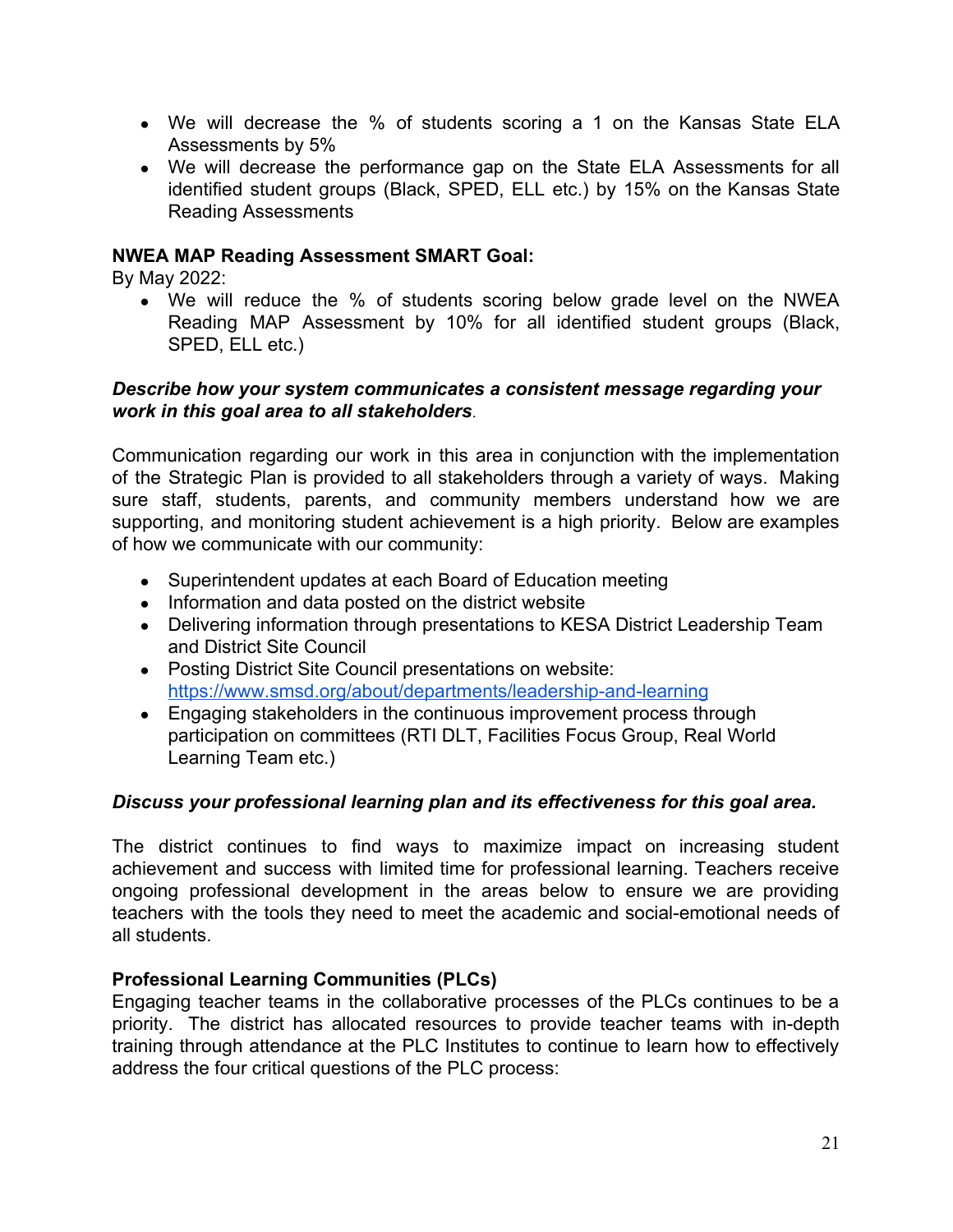- 1. What do we want students to know and be able to do? (Priority Standards)
- 2. How will we know the students have learned these essential skills? (Proficiency Scales and Common Assessments)
- 3. What do we do when students haven't learned these skills yet? (Interventions through the RTI Protocol)
- 4. What do we do when students have already learned these skills? (Extension through RTI Protocol)

**Corwin Deep Equity Training-** This training also supports professional growth for staff to make sure we are responding to the needs of all students. The overall goal of this work on diversity and equity is to "create schools where more of our students, across more of their differences, are achieving at a higher level and engaging at a deeper level, without giving up who they are." To meet this goal, we are engaging staff in the Deep Equity Culturally Responsive Practices to ensure powerful instruction across differences for all students. These practices are listed below:

- 1. Students are affirmed in their cultural connections.
- 2. Teacher is personally inviting.
- 3. Learning environments are physically and culturally inviting.
- 4. Students are reinforced for academic development.
- 5. Instructional changes are made to accommodate differences in learners.
- 6. Classroom is managed with firm, consistent, caring control.
- 7. Interactions stress collectivity as well as individuality.

By making sure all staff understand how to incorporate these practices into their instructional delivery, we will ensure we relentlessly create a fully unified, equitable, and inclusive classroom culture that supports high levels of learning for all students.

# **McREL- Classroom Instruction that Works**

Principals were provided with training on the McREL Classroom Instruction that Works instructional strategies and how to navigate and utilize the new walk-through tool to collect data regarding the use of these research-based strategies. Principals and their Building Leadership Teams are planning and delivering professional learning for teachers regarding how to intentionally use these strategies in their classrooms.

#### **RTI Professional Development**

The district has allocated funds to send teams of teachers to Solution Tree's RTI At Work Institutes to increase each school's capacity to implement the RTI framework to meet the academic, social, and behavioral needs of all students. The (RTI-DLT) team will also develop a system of training that provides ongoing RTI professional learning for all staff.

# **Dyslexia**

Our district continues to be committed to providing researched-based instruction utilizing evidenced-based resources, refining our tiered system of supports for all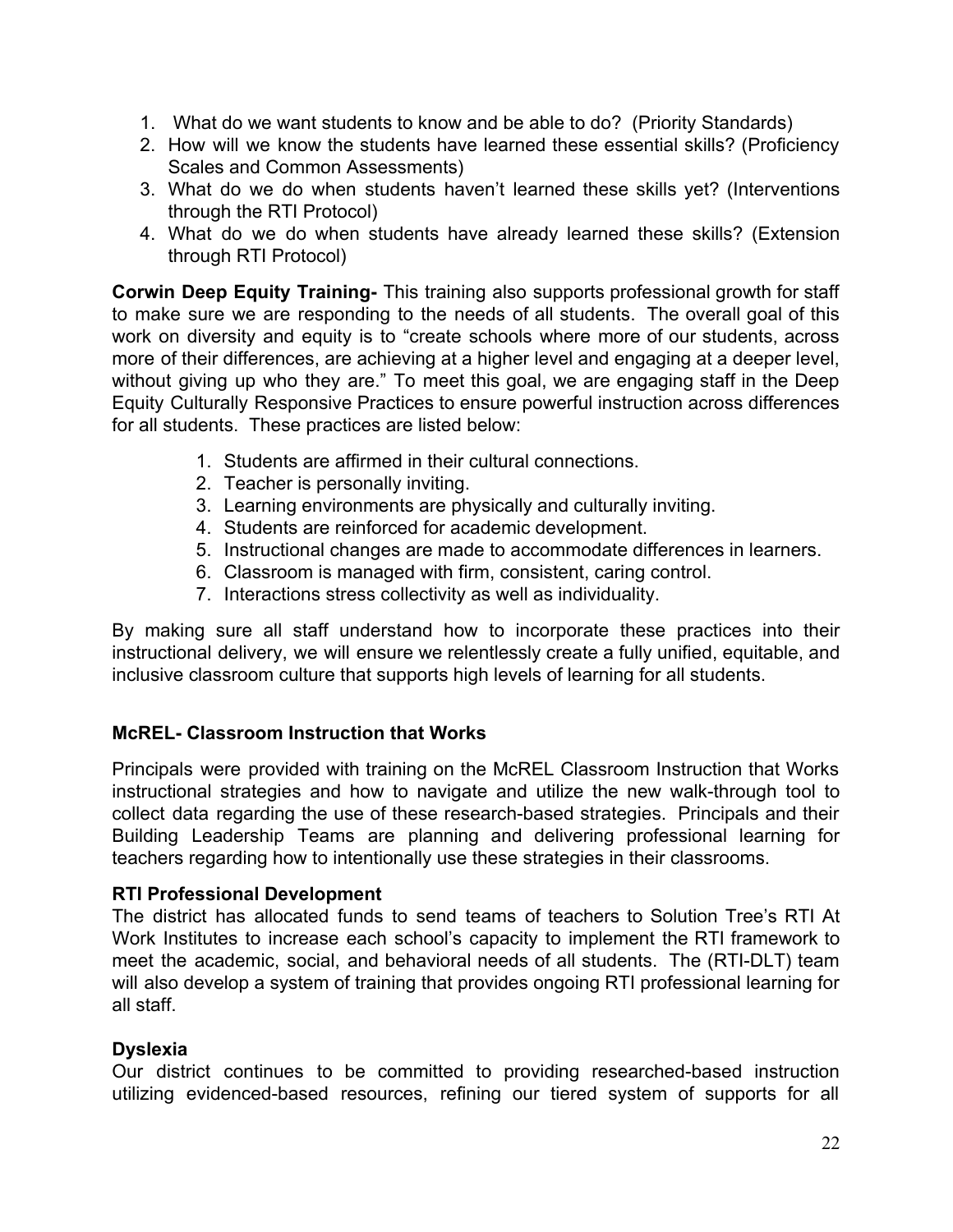students, providing focused professional learning in Structured Literacy and the Science of Reading for Shawnee Mission staff, and supporting our families in the steps necessary to help their children find college and career success. Quarterly training sessions have been established to bring general education and special education staff together to work explicitly on literacy skills.

The RTI district leadership team will continue researching and evaluating the best instructional practices, research-based strategies, and evidence-based resources to meet the needs of students with deficits in literacy, including reading and writing. Currently, we have invested in 95% Group intervention materials and professional learning in order to help teachers understand the science of how the brain learns to read.

# **Section 4 Mid-Cycle Review**

## *Are your goals still as relevant in Year Three as they were in Years One and Two?*

Yes, our goals are still relevant and continue to drive the district's continuous improvement efforts. The District Leadership Team reviewed the draft of the KESA SMART Goals designed to measure progress on meeting the objectives from the district's Strategic Plan. They determined that the goals were relevant and aligned with the district's focus outlined in the Strategic Plan.

## *Describe any action plan modifications since the OVT Year Two visit. What data led to these changes?*

Based upon the Board of Education's approval of the Strategic Plan, we now have more structure and clarity to our improvement process with specific action steps identified outlining the work that will occur throughout the district over the next four years. We have also established goals based upon current data points to measure progress over the next two years of the KESA cycle. These goals were the direct result of a renewed commitment to disaggregation of data from all student groups and facing the current reality with regards to student performance disparities. We will continue to implement the action steps and monitor data closely to ensure we are closing achievement gaps for all student groups.

## *What evidence can you provide to show stakeholder engagement in the activities/strategies in your action plans?*

We have increased communication, engagement, and the sharing of data with stakeholders.

This is evidenced by: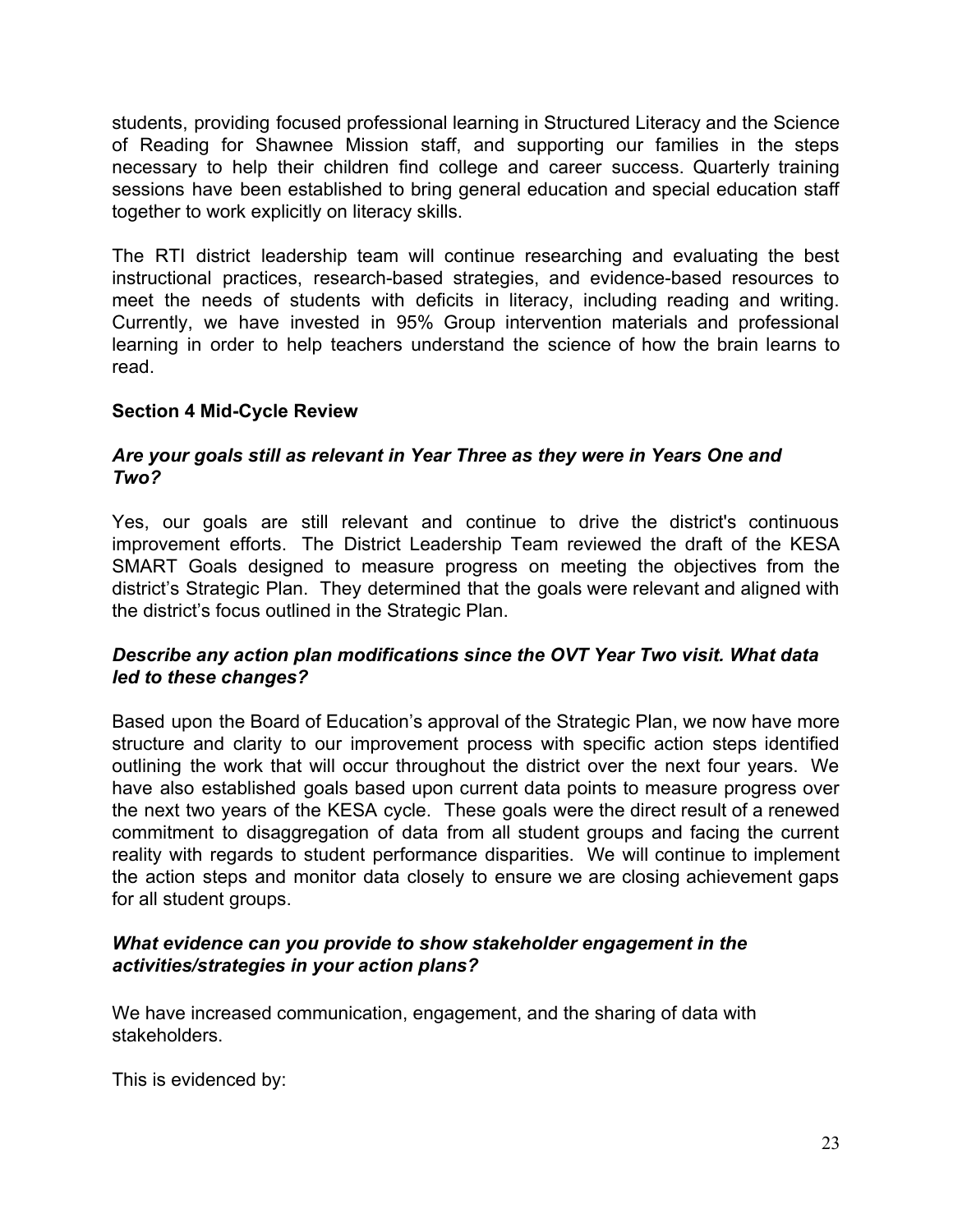- Ongoing updates during Board of Education meetings
- Posting of data on Data Dashboard on the district website: <https://www.smsd.org/academics/curriculum-instruction/interactive-dashboard>
- Data presentations to District Site Council and District Leadership Team
- Engaging stakeholders in focus groups as part of the Strategic Planning process (RTI DLT, Facilities Focus Group. Real World Learning Initiative Team etc.)
- Soliciting feedback from stakeholders through surveys

Engaging our community will continue to be a priority as we implement the action steps from the strategic plan and monitor the impact of our improvement efforts.

## *What stakeholder contributions appear to be making the most positive impact?*

The KESA process has transformed the role of the Site Councils by engaging them in the district and building improvement process. Positive impacts include increased communication, transparency, and engagement of the community in the work occurring at the school and district level. Site councils are an integral part of the continuous improvement process and continue to provide feedback and provide a conduit between the schools and community.

The KESA District Leadership Team is another critical stakeholder group that continues to positively impact the district's improvement efforts. This committee of dedicated staff members are highly committed and engaged in the work. They serve as the bridge between the district and the schools resulting in increased two-way communication, professional collaboration, and transparency.

## *Describe the professional learning taking place and the evidence that is producing desired results.*

There are a number of ongoing professional learning opportunities offered in the district. These opportunities include both job-embedded and after-school, optional course offerings for staff. Professional learning opportunities are developed based on teacher feedback from an annual survey and in response to the needs of students as indicated by academic data. Our Curriculum and Instruction Department offers content-specific professional learning in the areas of literacy, math, science, social studies, English Language Learner supports and social-emotional learning.

The Leadership and Learning Department provides district-led professional learning during teacher pre-service through an Instructional Fair. Sessions target areas of the strategic plan to ensure our students are college and career ready. Job-embedded professional learning is available ongoing through our Instructional Coaching program. Teachers working with a coach will engage in one-on-one learning in this peer model framework. Principals are provided professional learning in the areas of leadership, instruction, and assessment that they replicate in their respective buildings.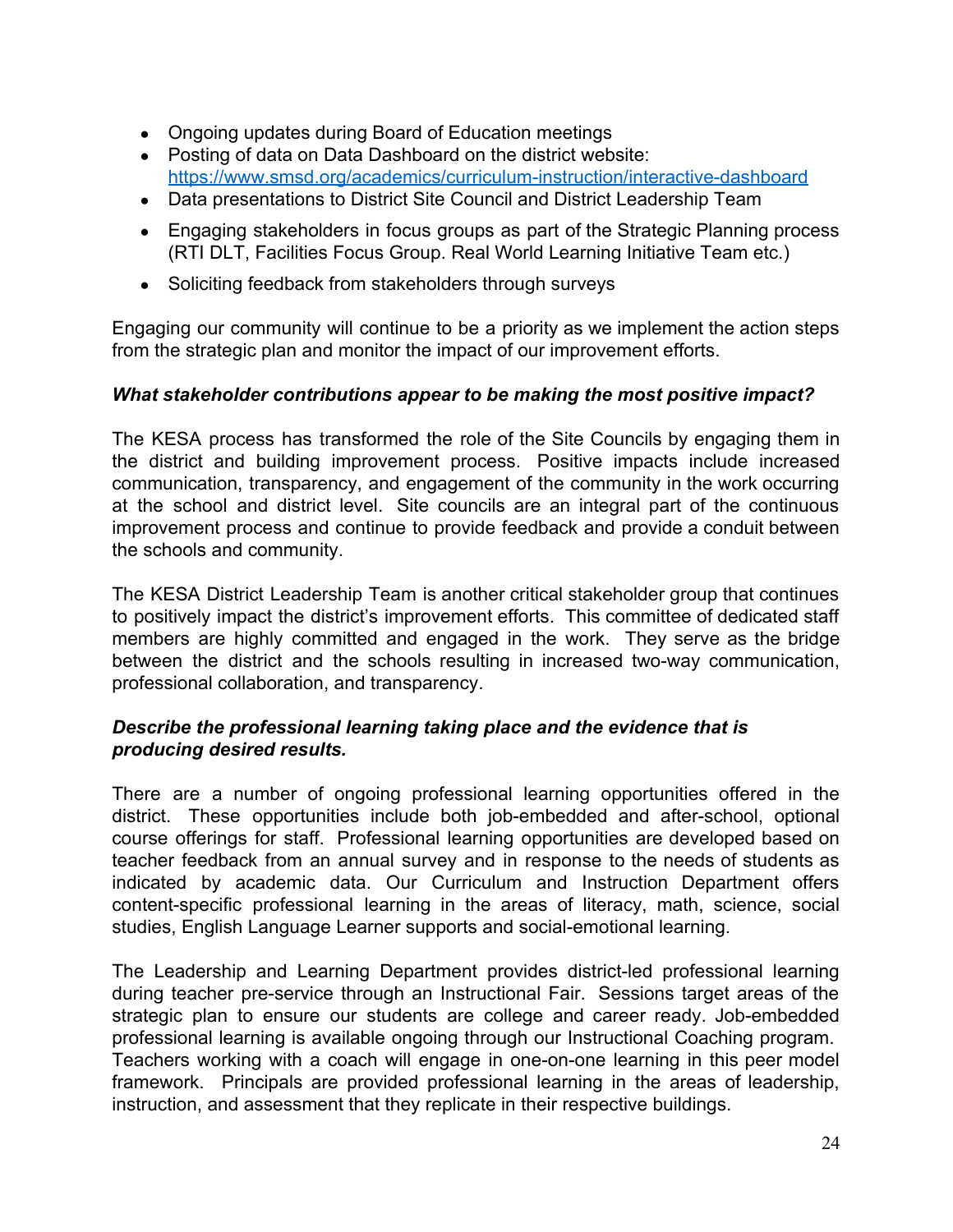Teachers new to the profession participate in a two-year mentoring program which includes professional learning in high-impact areas as well as an assigned teacher mentor. Mentors will meet with new teachers throughout the year and provide support and coaching to the mentee. The second year of mentoring requires the mentee to engage one-on-one in coaching cycles with the building instructional coach in areas identified by the mentee. 130 new teachers engaged in the 2019-20 Mentor Program.

Employees new to the district attend a 3-day, New Teacher Academy to onboard successfully as a new hire in the Shawnee Mission School District. Teachers receive professional learning on district curriculum, instructional resources, and tools such as Skyward. Each session is designed to ensure new employees begin their career with Shawnee Mission School District on a solid foundation. Approximately 190 new teachers participated in the New Teacher Academy in 2019.

Teachers also have opportunities to further their learning with optional professional development sessions such as our Summer Impact Institute, Tech Thursdays, and after-school catalog courses. The self-selected sessions allow teachers to have choice and voice in what they learn and to engage in topics and preferred learning modalities to support their teacher-directed professional learning hours.

Some informal evidence that supports the professional learning opportunities provided to teachers have had a positive impact on results would include:

- Focus on instructional technology professional learning and support for utilizing digital platforms has made the transition to online instructional support smoother during this time of Continuous Learning at home
- Emphasis on the importance of social-emotional learning is resulting in teachers supporting students' academic and SEL needs
- Ongoing professional learning support for PLCs has resulted in increased levels of collaboration and engagement from staff during this time of Continuous Learning and working from home

We will continue to monitor our results and collect formal evidence to ensure that our professional learning plan addresses the needs of teachers and students and is positively impacting these results.

## *Describe how your work in the KESA process has impacted students, teachers, and other stakeholders?*

The KESA DLT provided feedback on the impact KESA has had on student learning, staff and stakeholders.

**Summary of the evidence provided by the DLT with regards to how KESA Impacts Student Learning:** The smart goals for reading, math, and SEL that were created as a direct result of the KESA process impact student learning by helping teachers become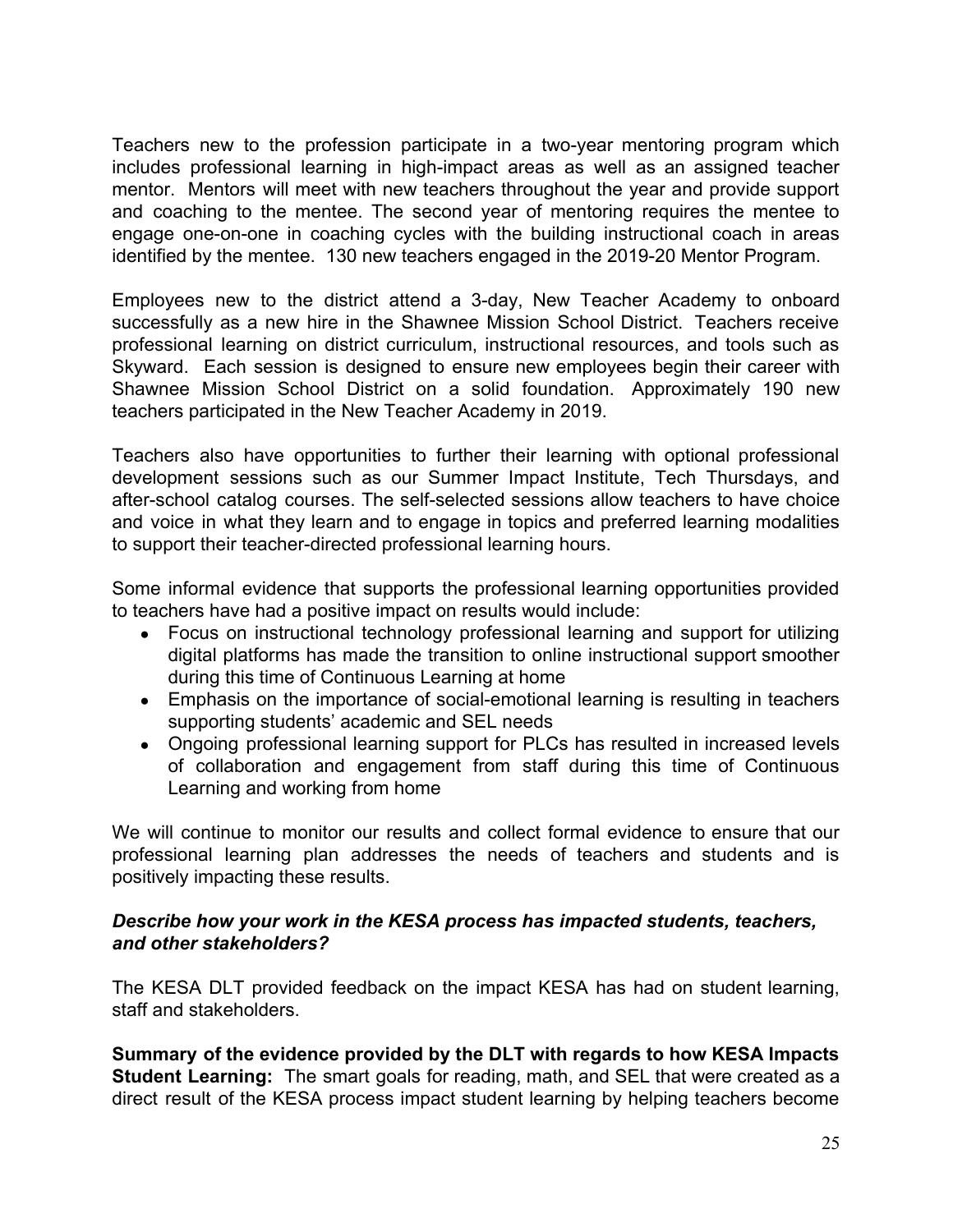more intentional with their instruction in order to try to achieve the SMART goals. Both the KESA process and the district's Strategic Plan help keep our building team focused on our goals which are, in turn, focused on student learning and academic achievement. Structured systems within the RTI process provide support to students, both social-emotional and academic. KESA allows each building to assess where they are in the process of implementing the strategic plan and to set incremental goals for student improvement within their respective buildings.

**Summary of feedback from DLT regarding how KESA is engaging staff in the Continuous Improvement Process:** The KESA process and Strategic Plan engages staff in the Continuous Improvement Process by reviewing student data and reflecting upon their instructional/leadership practices while asking the question, "what can we do to close gaps and help students grow?" Staff are active participants in the continuous improvement process. This creates buy-in and allows them to assist their buildings and colleagues with implementation. Currently, our leadership team members are taking the student learning outcome data we've been reviewing as a team back to their Professional Learning Communities to determine needs for upcoming professional development. They will be not only advising on what the professional development needs are, but they will be valued members of the team that leads the learning.

**Summary of input from the DLT on how the KESA process is engaging parents, families and other community stakeholders in the continuous improvement process:** District stakeholders are involved in the KESA process and information discussed is shared with parents, families and other community stakeholders via Site Councils, PTA, Caring for Kids Team etc. The implementation of the Strategic Plan and our KESA process has given our individual Site Councils at the school level the opportunity to meet together at the district level. We have reviewed district-wide data as well as our building data to advance our school improvement conversations. We have identified needs at the district level and those needs have been reflected in our building data, most notably the need to close the success gap among groups of students.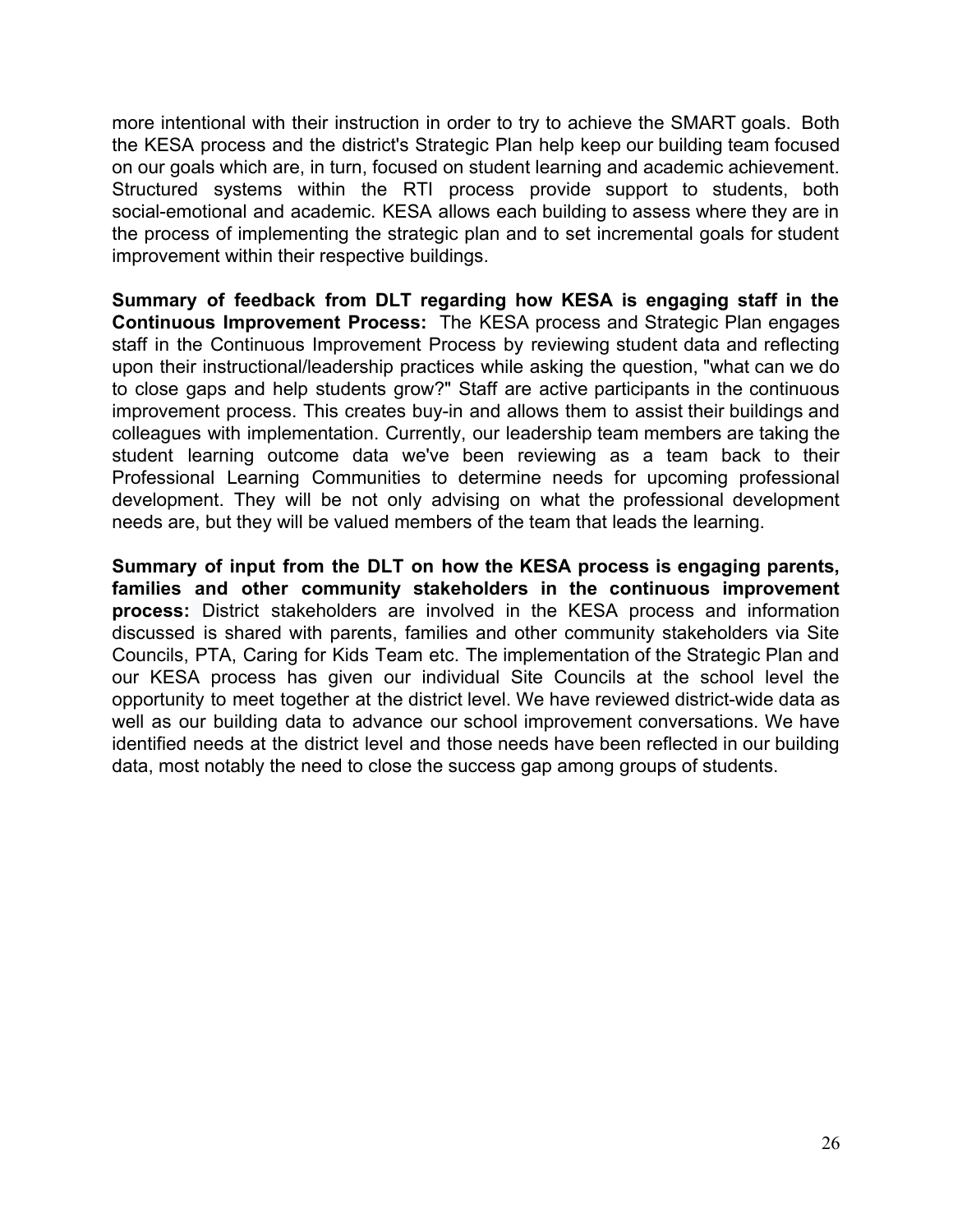# **Section 5 Compliance and Foundational Structures**

# *Any non-compliant issue(s) identified in YEARS ONE or TWO should be updated here. Identify the issue(s) and explain how they have been addressed.*

The Shawnee Mission School District meets all state compliance requirements. However, the district was flagged for being at high-risk in some areas by Youth Outcomes Driven Accountability (YODA).

These areas include:

- Chronic absenteeism in American Indian or Alaska Native students as well as Homeless students.
- State assessment performance results on the ELA State Assessments for English Language Learners and results on the ELA and Math State Assessments for Students with disabilities
- Graduation Rate Data for Subgroups

These areas of concern are based upon data from the 2017-2018. school year. We have already seen an increase in our current attendance and graduation rate data. We continue to monitor our students' academic progress as we implement strategies from the strategic plan.

In response to these areas of concern, the district has created an improvement plan to address these high-risk indicators.

**[Shawnee Mission Schools YODA/KIAS Improvement Plan 2019-20](https://drive.google.com/file/d/15sKk1W4QVbuNPdduRVofkoFfJykkrqwS/view?usp=sharing)**

#### **Goals:**

- **1. Chronic Absenteeism (18-19 data) SMSD Strategic Plan Objective 1**  Improve SMSD absentee data by increasing the percentage of absences in secondary schools by 1% by May of 2022.
- **2. State Assessment (18-19 data) SMSD Strategic Plan Objective 2** Improve performance on the Kansas State Assessment by reducing the percentage of students in the non-proficient performance categories by 3% by May of 2022.
- **3. Graduation Rate (2018 Graduates) SMSD Strategic Plan Objective 3** Increase the graduation rate by 2% in the following sub-groups: Homeless, Free/Reduced lunch, ELL, Students with Disabilities, African American, Hispanic, and Multi-Racial by May 2022.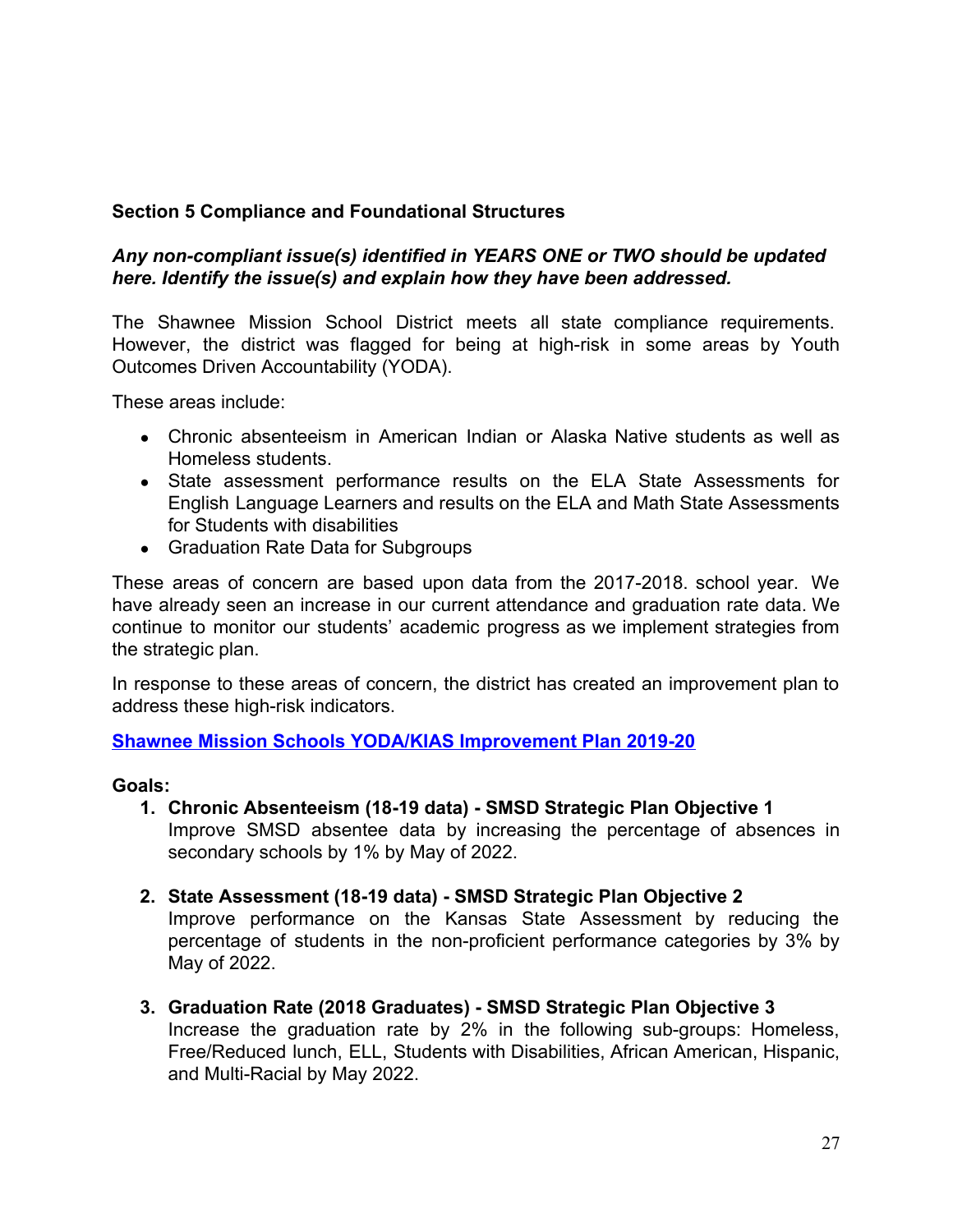# *Briefly explain how each of the Foundational Structures are being addressed in your system.*

# **● Tiered System of Supports**

The Shawnee Mission School District Strategic Plan states that we will implement a district-wide Response to Intervention system to ensure social-emotional and academic growth for all students to achieve personal excellence. Much of this work will be facilitated by the work of the RTI District Instructional Leadership Team (**RTI-DLT**)

Currently, schools in Shawnee Mission utilize a three-tiered system. Tier 1 encompasses core, grade-level instruction for all students. Tier 2 support requires teachers to assess and provide appropriate remediation and enrichment around the grade-level Priority Standards that have been identified by district-level teacher cadres. Tier 3 supports provide foundational reading, math and social-emotional support for students who struggle with grade level universal skills. Data analysis is critical in making intentional, targeted decisions regarding instruction and programming. The district provides core and intervention resources that should be used when providing tiered instruction. Instructional models of support may look differently building to building. Schools have flexibility in how they utilize staff and how they choose to schedule tiered support during the day. The (**RTI-DLT**) team will also develop a system of training that provides ongoing RTI professional learning for all staff. Buildings will develop a structure, based on district guidance that will ensure implementation of all tiers.

Each school utilizes a SIT process for special education evaluation. Special education is a critical component of our tiered system. Special education staff, including gifted facilitators, may work with a grade-level professional learning community to support the core and tiered intervention for all students.

# **● Stakeholder Engagement**

In addition to engaging students, staff members, families, and community partners through participation in District and Building Leadership Teams and Site Councils, the district has also increased engagement and communication with the community throughout the Strategic Planning process. One of the ways we are gathering feedback from all stakeholders is through participation in the District Climate and Culture Survey.

# **District Climate and Culture Survey- Baseline Data January 2019**

# **Overview**

In January 2019, the Shawnee Mission School District requested feedback from eight stakeholder groups on school and district climate.

For each statement listed, respondents were asked to rate whether they Strongly Agree (4), Agree (3), Disagree (2), or Strongly Disagree (1).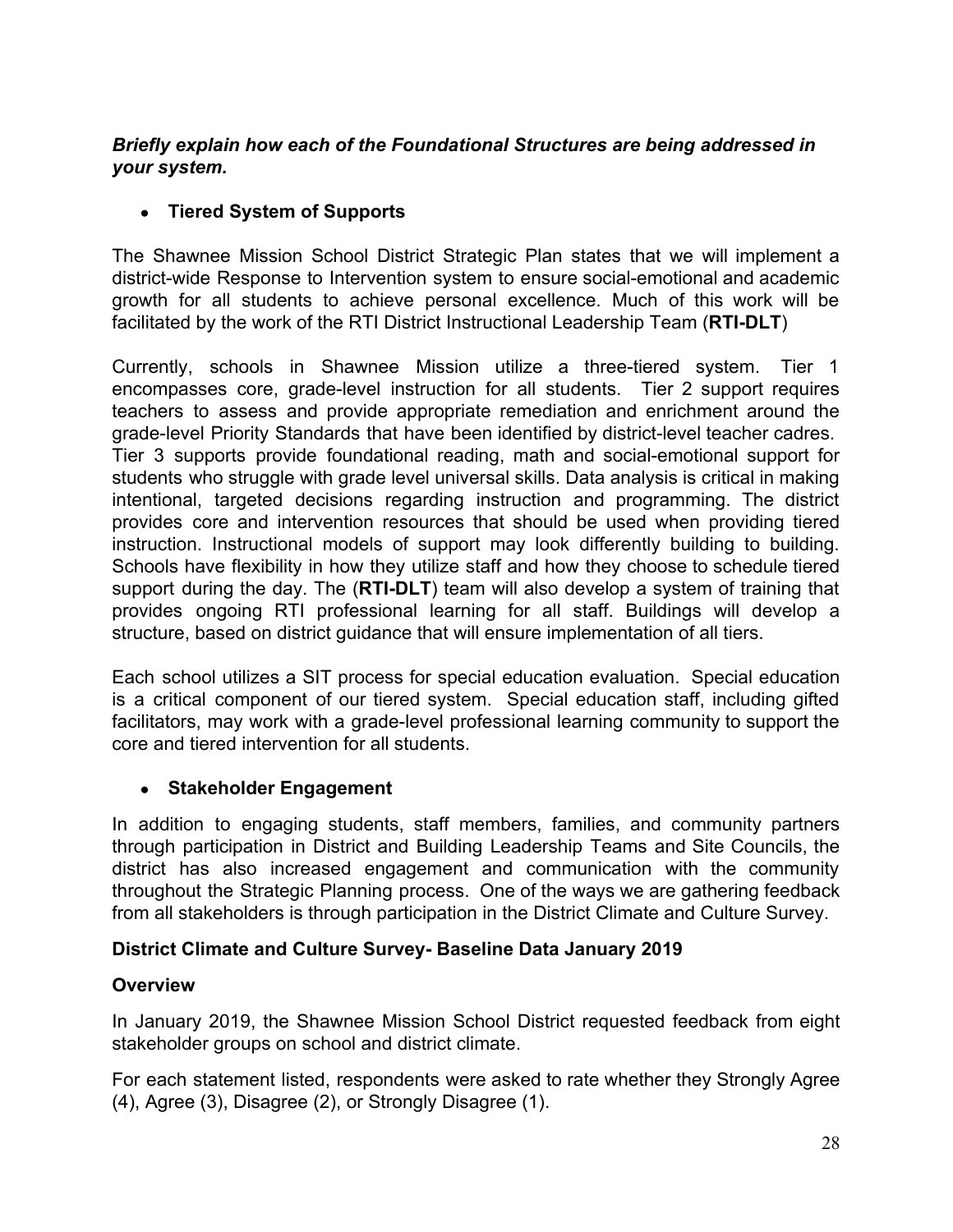Each survey statement is grouped into one of fourteen topics (Collegiality/ Professionalism, Community Capital, Equity & Diversity, Leadership, Safe Environment, School Climate, Career Education, Library, Professional Development, Technology, Classroom Management, Efficiency & Expectations, Guaranteed & Viable Curriculum, Instructional Strategies) and one of three clusters (General Climate, Programs, Teaching/ Learning.)

# **Survey Participation**

6,623 people responded to the survey with substantial numbers of responses from each of the identified stakeholder groups.

- 1. Students- Grades 3-6
- 2. Students- Grades 7-8
- 3. Students Grades 9-12
- 4. Parents- Elementary
- 5. Parents- Middle School
- 6. Parents- High School
- 7. Certified Staff (teachers, administrators, counselors, etc.)
- 8. Support Staff (secretaries, aides, custodians, etc.)

#### **Highlights and Observations from Climate Survey**

- More than 75% of all responses in the survey indicate that they Agree or Strongly Agree with the statements.
- In the General Climate Cluster, respondents indicate there are open lines of communication and collaboration among staff and between parents and the school. However, the data also points to areas for improvement in home-school communications.
- In the Program Cluster, respondents are generally positive with regard to access to technology, career education, and library. Areas for consideration include technology support, providing adequate professional development opportunities, and integration of career education.
- In the Teaching and Learning Cluster, there is strong agreement that the district has good teachers and that respondents hold high expectations for their students/ children. Areas for further consideration include communicating clear expectations and maximizing time to focus on student learning.
- In the Teaching and Learning Cluster, another notable area to consider is in the regards to students reading. The survey results are consistent with other research on reading, which indicate that enjoyment in reading declines as students get older.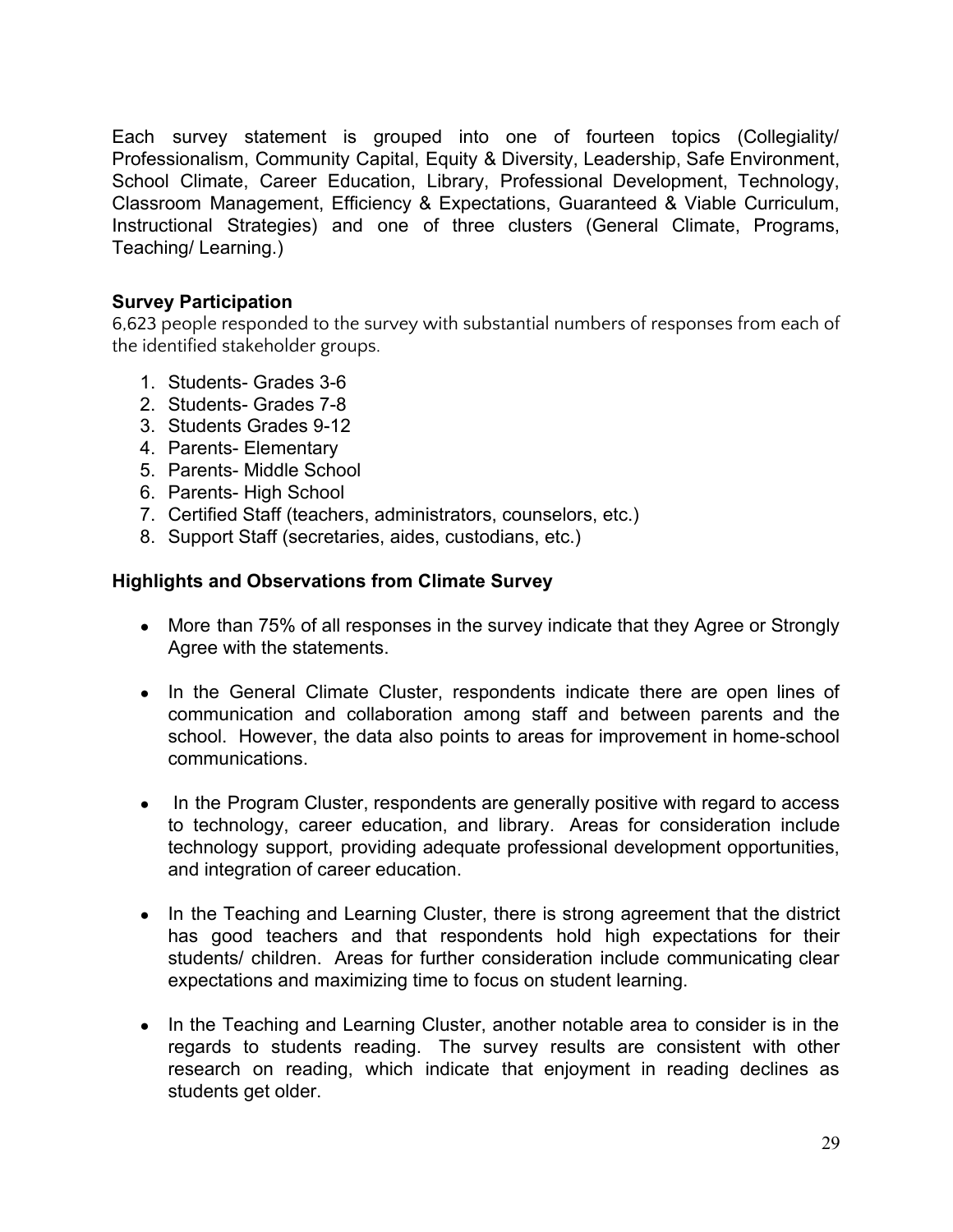The district will continue to survey stakeholders to gather input and feedback. A copy of the January 2019 District Climate and Survey Results can be accessed [here](https://www.smsd.org/about/strategic-plan-2019-2024/climate-survey-results) and the document has been uploaded to the KESA application as an artifact for Year 3.

# **● Diversity/Equity**

**Specific result:** Promote positive relationships which honor diversity and equity by recognizing students, families in the community, valuing all through an inclusive culture and climate.

- 1. Implement Deep Equity Training for all staff, ongoing professional development centering around inclusion and diversity.
- 2. Create a collaborative team to calibrate consistency in discipline coding practices. Evaluate discipline data for disproportionality and implement a plan to address disparity.
- 3. Create district-wide Administrative Guidelines related to inclusive practices and procedures for transgender students (bathrooms, name change, pronouns, fieldtrips/lodging, athletics).

# **● Communication/Basic Skills**

Curricular programs in the Shawnee Mission School District embed opportunities for students to develop the communication and independent life skills needed to be successful beyond high school. The integration of the social emotional learning standards into the core academic areas provides students opportunities throughout the school day to bolster oral and written communication, as well as interpersonal communication skills necessary to be successful in team environments.

In addition to the opportunities embedded in the curriculum, students in grades K-8 are provided explicit instruction in social emotional learning through the Second Step program. The program is research-based and addresses critical competencies including self-awareness, self-regulation, social awareness, relationship skills, and responsible decision-making. The approach is proactive, ensuring that students have the skills necessary to handle conflict and achieve interpersonal success.

Library Media Specialists have taken an active role in deepening students' communication skills. Lessons focus on research, writing, communication, and development as digital citizens. Collaboration between classroom teachers and Library Media Specialists has ensured that these skills transfer across the curriculum. Students are learning to access and leverage tools that enhance research and communication.

# ● **Civic and Social Engagemen**t

Shawnee Mission School District believes it is of critical importance to help students develop the skills necessary to become functioning members of a democratic society. To ensure quality education related to growth and application in the areas of civic and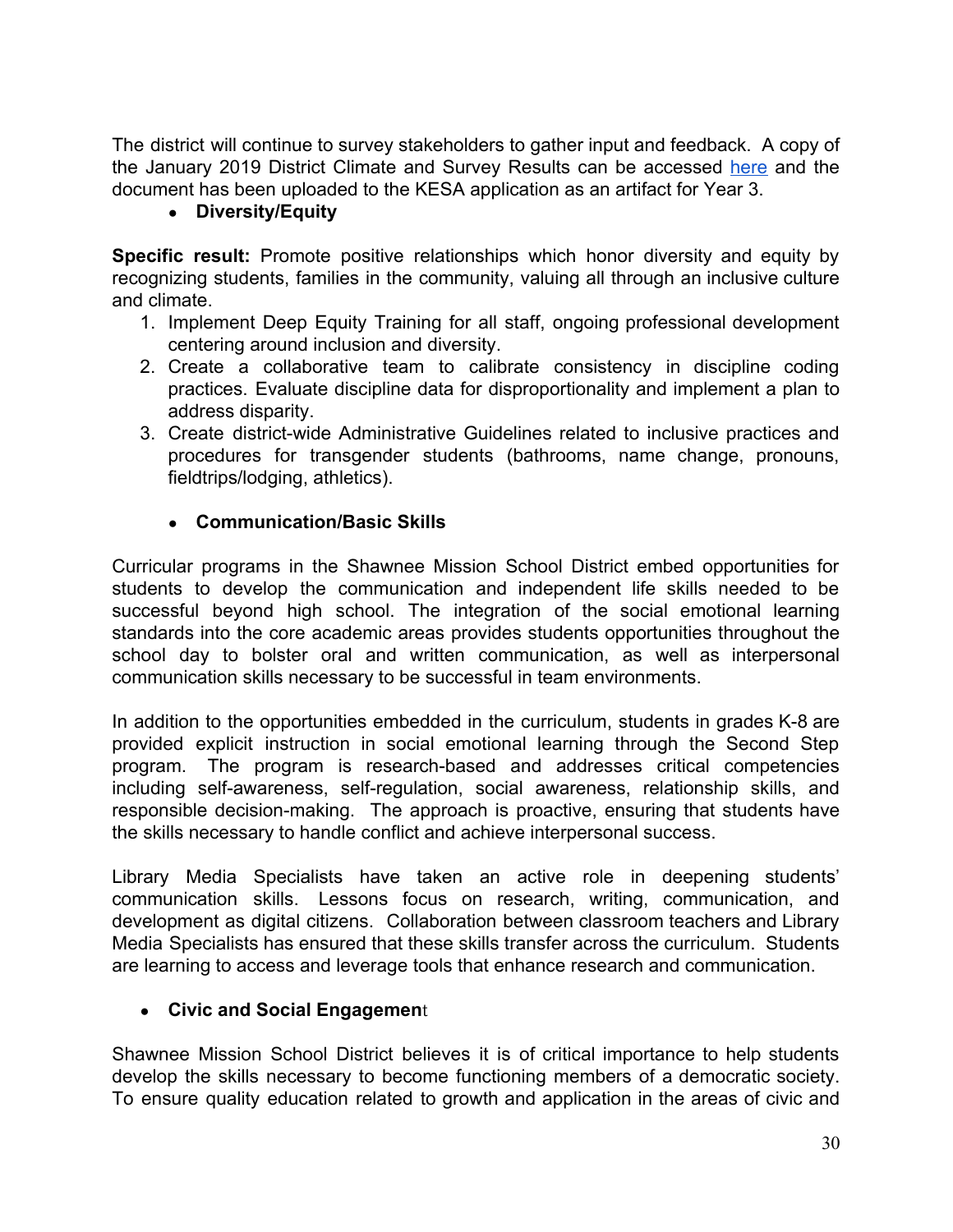social engagement, Shawnee Mission School District has developed curriculum maps at the elementary and secondary level that prioritize KSDE'S History Government Social Studies (HGSS) standards. Experiences and assessments are developed and integrated into classroom instruction to ensure students understand their civic and social responsibility.

The district also offers electives at the high school level that allow students to engage in experiential learning to make informed economic, social, and political choices. Additionally, high school students have the opportunities to participate in The Truman Library's White House Decision Center program and/or the YMCA's Youth and Government program. Both of these programs allow students to immerse themselves in democratic processes and experience civic engagement in a hands-on way.

District-wide sustainability work has been a continued focus over the last few years led by the Coordinator of Sustainability and Strategic Partnerships in collaboration with schools and the Curriculum and Instruction team. Through the work, all students and schools are actively involved in composting and recycling efforts.

# **● Physical and Mental Health**

The Shawnee Mission School District is proud to offer its staff and students numerous opportunities to engage in programs designed to increase their overall health and wellbeing.

The district believes that access to school-based mental health services and supports directly improves students' physical and psychological safety, academic performance, cognitive performance and learning, and social-emotional development. The SMSD employs mental health professionals - counselors, school psychologists, social workers, and nurses - responsible for ensuring that services are high quality, effective, and appropriate to the school context. Moreover, ongoing training ensures that mental health services are properly and effectively infused into the learning environment. Having mental health professionals as integrated members of the staff empowers principals to more efficiently and effectively deploy resources, ensure coordination of services and adjust support as needed.

# **Health Partnership Clinic**

Health Partnership Clinic offers a school-based clinic at Merriam Park Elementary School open to all Shawnee Mission School District students. The clinic provides pediatric-focused medical, dental, and behavioral health services.

# **Fitness Center**

The Shawnee Mission School District Fitness Center, located in the Center for Academic Achievement, 8200 W 71st Street, is a state-of-the-art facility tailored to all fitness levels. The Fitness Center provides comprehensive health and fitness programs to meet needs and goals for a healthier lifestyle. Available free-of-charge to all Shawnee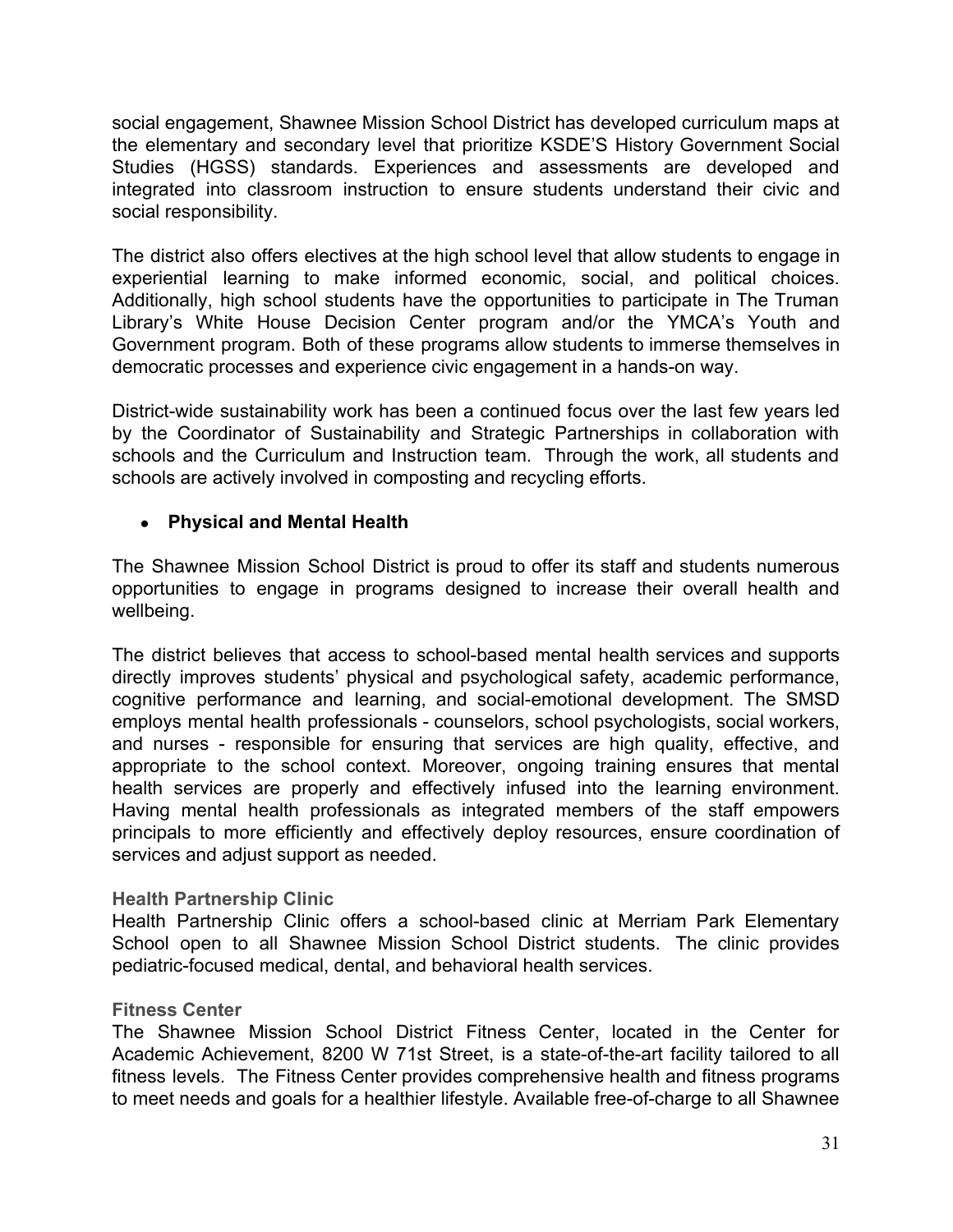Mission School District employees, their spouses and dependents 16 years of age and older.

# **PriorityOne Health Center**

PriorityOne Health Center, powered by Marathon Health, serves the Shawnee Mission School District (staff members, pre-Medicare retirees, spouses and dependents age two and older enrolled in the Shawnee Mission School District health insurance plan), providing high-quality healthcare services, offering convenient and affordable access to care. Staffed with physicians and a health coach, PriorityOne Health Center offers acute care, preventive care, and coaching. PriorityOne Health Center will also provide first treatment of work-related injuries to all school district staff members regardless of health plan enrollment.

# **New Directions Behavioral Health**

Shawnee Mission School District is pleased to offer Employee Assistance Program (EAP) services to employees and their immediate family through New Directions Behavioral Health. This service is available to all employees of the school district with problems that may affect people at home or at work such as family concerns, marital difficulties, stress, legal concerns, financial difficulties, parenting, and other concerns that may affect employees. New Directions EAP offers objective, professional assistance at *no cost* to the employee or their immediate family. This program is both voluntary and *confidential*.

# **● Arts and Cultural Appreciation**

The Shawnee Mission School District believes that a quality arts education is a vehicle to developing the whole student. To further this belief, the district hired a half-time Visual Art Coordinator and a half-time Performing Arts Coordinator. These new positions provided increased support for teachers and students. Coordinator responsibilities include coordinating curriculum cadres, professional development, art shows, concerts and festivals, and partnering with the Kennedy Center. They are also responsible for equipment maintenance and procurement.

To ensure a quality arts education, students across the district are offered visual art and music classes weekly at the elementary level. At the secondary level, students are offered multiple choices for visual art including drawing, sculpture, jewelry, photography and more. Musically, the offerings are mostly performance based traditional bands, jazz bands, choir and orchestras. Each high school also offers a music theory course. Drama courses consist of an introductory level course at the middle schools followed by more advanced courses at the high school. Examples include stagecraft for those who want to manage and produce theatrical events in lieu of performance.

The Shawnee Mission School District is a member of the Kennedy Center Partners in Education, along with Liberty Public Schools, Johnson County Community College and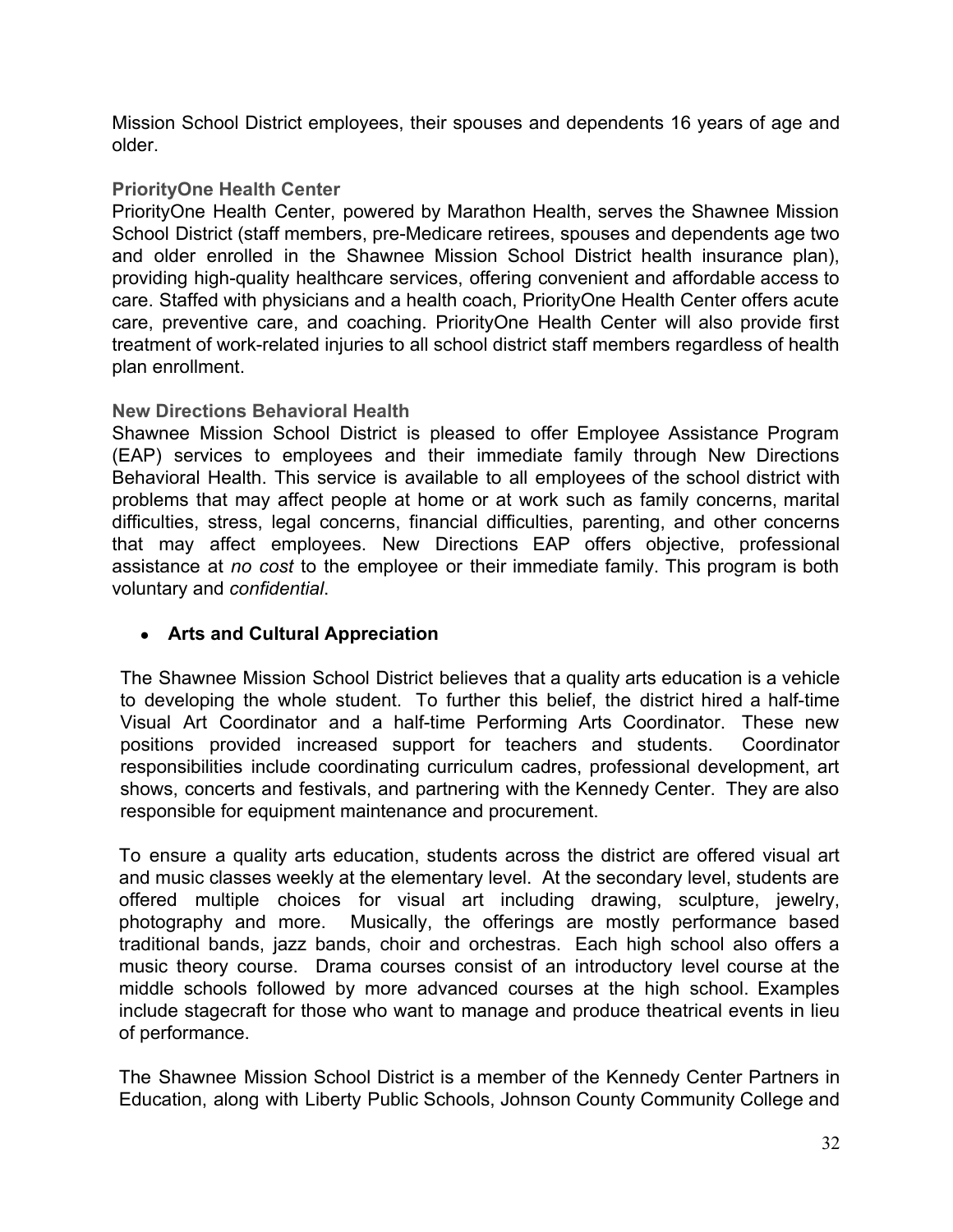Kansas City Young Audiences. The partners form a coalition across Kansas and Missouri schools as well as metro area arts organizations to advance arts integrated learning opportunities for students and teachers. The Shawnee Mission Education Foundation is one of the donors who fund the partnership. These donations provide schools with access to high-quality professional learning in arts integrated education. The Kennedy Center teaching artists are trained through the Kennedy Center framework and provide a research based, arts integrated approach to teaching and learning in the core subjects. Additionally, the Shawnee Mission Education Foundation provided 25 Shawnee Mission School District teachers with scholarships to attend the 2019 Arts Integration Symposium.

# **● Postsecondary and Career Preparation**

The Shawnee Mission School District continues to focus on making sure all students have the essential academic and interpersonal skills necessary to be ready for college and careers.

We continue to expand real-world learning opportunities and career related experiences for students through:

- Expansion of Signature Programs and CTE Programming
- Exploration of Real-World Learning (Kauffman Grant) through a focus of providing students with MVAs (internships, industry-recognized credentials, nine or more hours of college credit, and entrepreneurial experiences.)
- Use of Xello to support Individual Plans of Study
- Focus on personalized learning plans for all students
- Integration of Social-Emotional Learning competencies
- Access to relevant and rigorous curriculum for all students
- Focus on building relationships with students and making relevant connections to their own learning
- Commitment to providing an equitable and inclusive culture for all
- Focus on establishing a responsive culture to meet the academic and social-emotional needs for all students

# **Section 6 Results: Progress on State Board Goals**

## *Describe how your system is currently performing in each of the following State Board goal areas.*

# **SOCIAL-EMOTIONAL FACTORS MEASURED LOCALLY**

The Shawnee Mission School District (SMSD) Strategic Plan requires that we make Social-Emotional Learning (SEL) a priority by way of three objectives: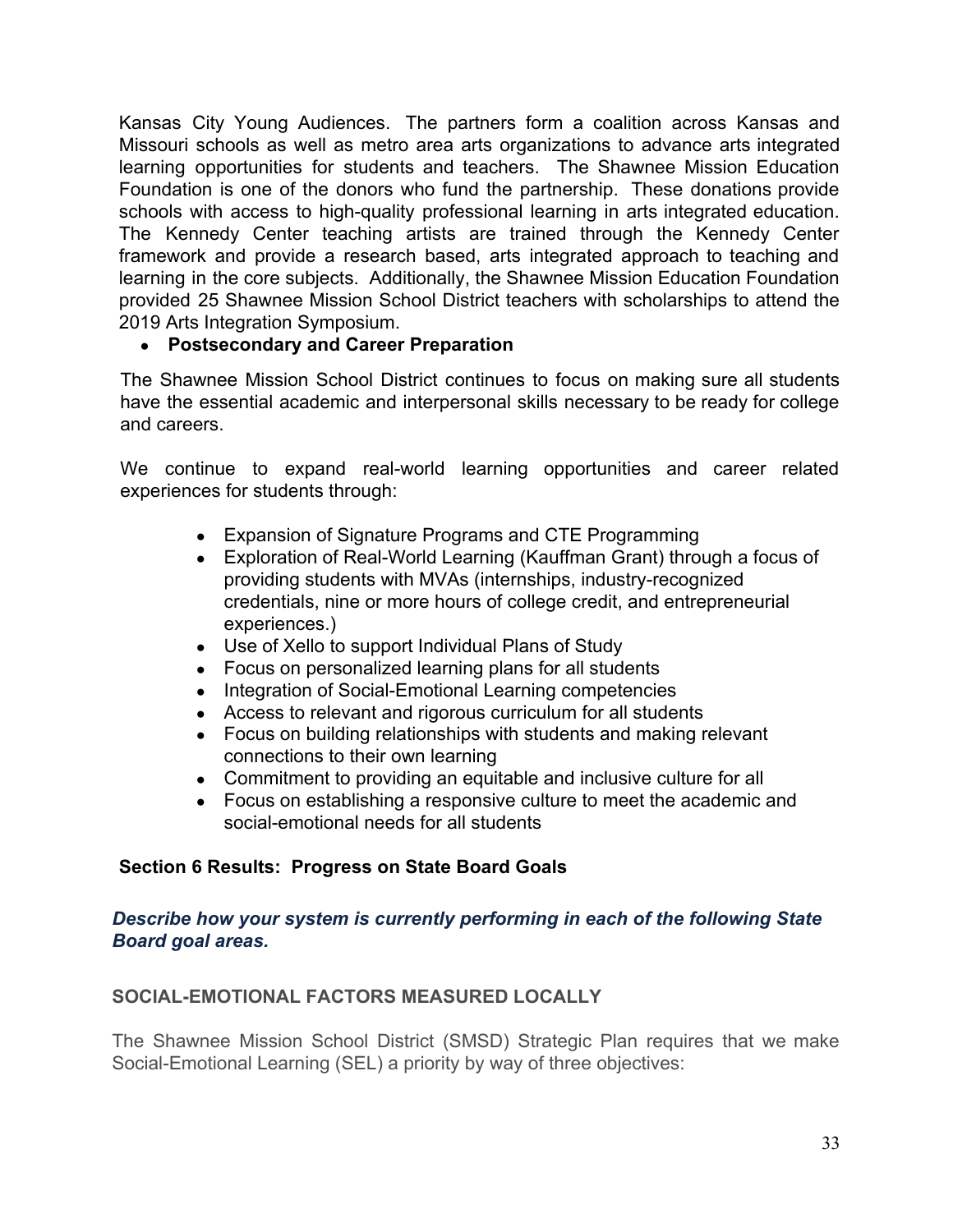- Every student will achieve academic success through an individualized learning plan
- Every student will develop and utilize personal resilience while mastering competencies that lead to college and/or career readiness
- Every student will develop interpersonal skills to be an engaged, empathetic member of the local and global community.

Through programs like Second Step and Trauma Smart, the district is working to ensure all staff members have a deeper understanding of the Social Emotional Character Development (SECD) Standards and how teachers can incorporate teaching these competencies into all areas of instruction. Moreover, training on trauma-informed and trauma-responsive methods are being conducted at the district and building level.

As part of our commitment to establish a data-rich culture and use data to guide our decisions, this year is our first year implementing the Panorama Social Emotional Learning Survey. The Panorama platform enables school districts to administer validated, research-based social emotional learning surveys to students. For SMSD, survey data will work in conjunction with KSDE SECD Cornerstone standards and provide a customizable approach to measuring social-emotional learning and growth.

The Panorama survey allows us to measure emotion-regulation, grit, growth mindset, social awareness and self-efficacy, as well as environmental categories like school climate, teacher-student relationships, school safety and students' sense of belonging. Surveying these social-emotional traits sends a message that we care about these skills, so we measure them. It also allows us to be proactive with regard to issues and concerns at the district, building and individual student level. With this info building leadership and SIT Teams can develop specific, targets and strategies to address concerns.

# **KINDERGARTEN READINESS**

We utilize Acadience (DIBELS) to assess incoming Kindergarten students in reading skills.

The percent of incoming kindergarten students scoring at Benchmark on the reading assessment in the fall for the past three years has been largely stable fluctuating up and down in alternating years. Below is a table that shows the % of students scoring at Benchmark on the Reading DIBELS assessment for Kindergarten students for the last three years.

| <b>Kdg. Reading DIBELS</b> | 2017-2018 | 2018-2019  | 2019-2020     |
|----------------------------|-----------|------------|---------------|
| Beginning of the Year      | 61%       | 67%        | 64%           |
| Middle of the Year         | 70%       | 72%        | 70%           |
| <b>End of the Year</b>     | 79%       | <b>78%</b> | Not Available |

This data shows that the majority of our incoming Kindergarteners have the necessary literacy skills to be ready for Kindergarten in the fall. The data also confirms that through-out the school year, most students are responding positively to instruction and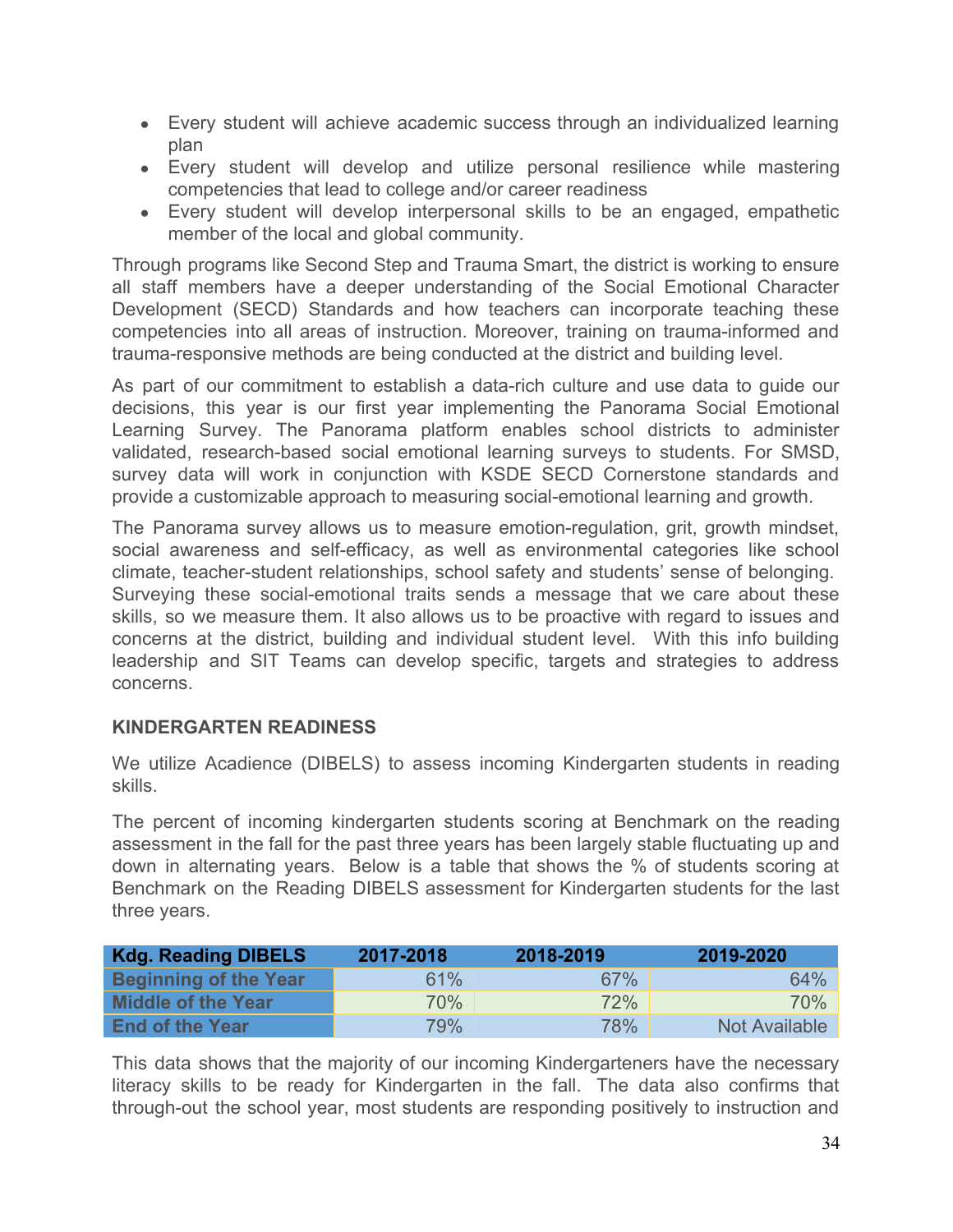interventions. As we implement the strategies outlined in the strategic plan, we look forward to more consistency and an increase in this data.

#### **Local Kindergarten Screener**

We also use a locally developed Kindergarten Screening assessment to assess incoming students' Kindergarten Readiness Skills. Students participate in activities to demonstrate their ability to:

- Identify upper-case letters
- Identify numerals
- Count objects
- Identify basic colors
- Perform gross and fine motor skills (pencil grip, cutting with scissors etc.)

We use this data to inform practices by:

- Monitoring trends over time
- Providing parents with feedback regarding their student's Kindergarten readiness skills
- Providing teachers with specific information regarding individual students' skill levels so they can use this information when planning instruction

## **Below is a chart that shows data from this local assessment.**

| <b>School Year</b> | <b>Average Composite Score</b> |  |  |  |
|--------------------|--------------------------------|--|--|--|
| 2017-2018          | 33.3                           |  |  |  |
| 2018-2019          | 33.9                           |  |  |  |
| 2019-2020          | 33.7                           |  |  |  |

The highest score possible on this local assessment is 47.2. The data has been consistent over the last three years. We will continue to use and monitor this data. We anticipate that as we implement the action steps from the strategic plan, that we will see an upward trend in this data.

#### **INDIVIDUAL PLAN OF STUDY**

In the spring of 2019, 57% of all students in grades 7-12 had identified a learning style and personality style as well as career clusters in their individual plan.

As of December 20, 2019, 70% of students in grades 7-12 had completed these same tasks in their plans.

Our schools utilize Seminar or Mascot time for students to engage in the development, implementation, and review of these individual plans. The level of implementation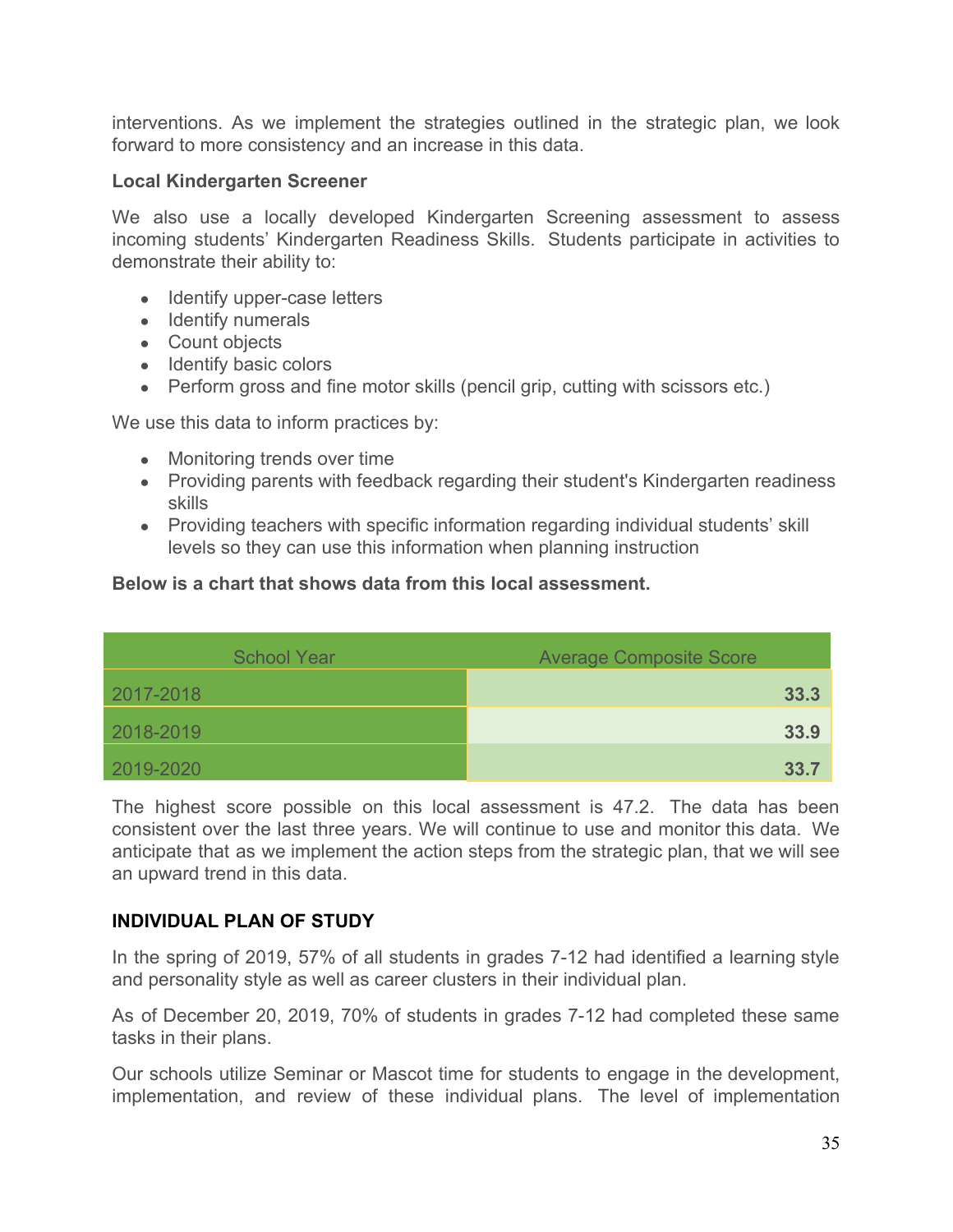varies as the focus has been on getting the plans created. We will continue to expand the use of these plans to consistently engage students and their families in this process.

By May 2022, at least 95% of all students in middle and high school will have a complete Individual Plan of study that they use regularly to continue to expand their career exploration.

# **HIGH SCHOOL GRADUATION**

# **Shawnee Mission School District 2019 Graduation Rate**

# **● 90% of all of our students graduated from high school**

Below is a table comparing the 2018 and 2019 Graduation Rates for different student groups.

| Year | <b>White</b> | <b>Hispanic</b> | <b>African</b><br><b>American</b> | Free &<br><b>Reduced</b> | <b>SPED</b> | ELL  | <b>Migrant</b> |
|------|--------------|-----------------|-----------------------------------|--------------------------|-------------|------|----------------|
| 2018 | 91.8         | 84.5            | 84.5                              | 79.4                     | 83.0        | 79.7 | 60.0           |
| 2019 | 92.0         | 83.6            | 90.4                              | 82.1                     | 76.2        | 82.8 | 71.4           |

We were able to increase the graduation rate for many of our student groups:

- Almost 6% increase for African American students
- Almost 3% increase for Free & Reduced students
- Almost 7% increase for ELL students
- Over 11% increase for Migrant students

However, there was a decrease in the graduation rate for some of our student groups:

- Almost 1% decrease for Hispanic students
- Over 7% decrease for Students with Disabilities

We will continue to monitor this data carefully. We are confident that as we continue to focus on building relationships with students and providing all students with the responsive culture needed to meet their academic and social-emotional needs, we will continue to see success in the graduation rate across all student groups.

# **POSTSECONDARY SUCCESS**

Using the KSDE Report Card Data, our *Success Rate* has fluctuated between **62%** and **66%** over the past five years. These values are approximately **10%** higher than the state aggregate.

Our *Effective Rate* has fluctuated between **55%** and **60%** during this same time frame. These values are also approximately **10%** higher than the state aggregate.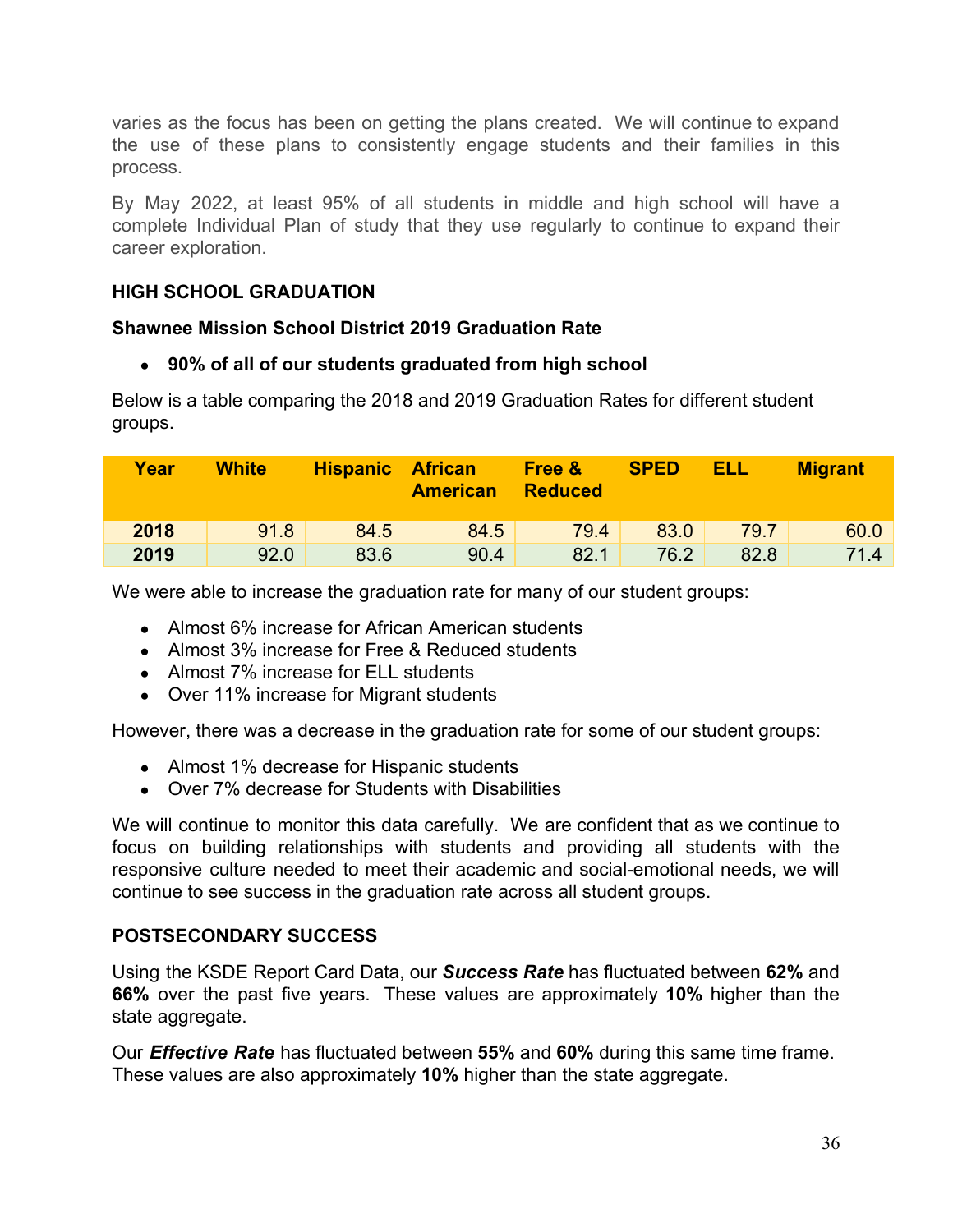We understand that these measures lag by two or more years. Therefore, it may take a few extra years before we see the impact of the current strategies on these variables. We will continue to monitor this data annually.

# **Section 7 DEFINITION OF A SUCCESSFUL HIGH SCHOOL GRADUATE**

## *Summarize how your system helps students meet the definition of a successful HS Graduate*

## **ACADEMIC/COGNITIVE**

The Shawnee Mission School District provides a rigorous instructional program to support the academic and cognitive skill development for all students. All content areas have a well-articulated curriculum aligned to state standards which articulate the essential competencies necessary for educational and professional success. We monitor and support students' academic achievement needs through the Response to Intervention (RTI) framework and Professional Learning Communities (PLC's). Students who need additional time and support are provided with targeted interventions to address their needs and their progress is monitored through the district's assessment protocol. Through PLC's, teachers analyze data and collaborate to determine how to meet the learning needs of all students.

#### **TECHNICAL**

The Shawnee Mission School District offers technical and application coursework in sixteen career pathways, covering all career clusters with the exception of agriculture. Nearly 74% of students, based on 2017-18 data, participate in one or more of our career pathways. Career counseling services at the middle and high school level promote the importance of student participation in career pathways. The District is currently developing a three-year plan to expand and enhance real world learning opportunities. Our emphasis is on four categories of experiences - internships, industry-recognized credentials, nine or more hours of college credit, and entrepreneurial experiences.

#### **EMPLOYABILITY**

Shawnee Mission School District students participating in career and technical education courses have the opportunity to participate in work-based learning activities both inside and outside the school building. Students participating in work-based learning experiences outside of the building are evaluated on their workplace and employability skills (PDF file linked below). Beginning in the 2020-21 school year, students participating in off-site internships will complete a two-week workplace skills bootcamp sponsored by local business and industry partners.

[SMSD Professional Learning Experience Work Evaluation Rubric](https://drive.google.com/file/d/13l07m-3BxXp64YGFOb0Pz_dQvrb4YLsy/view?usp=sharing)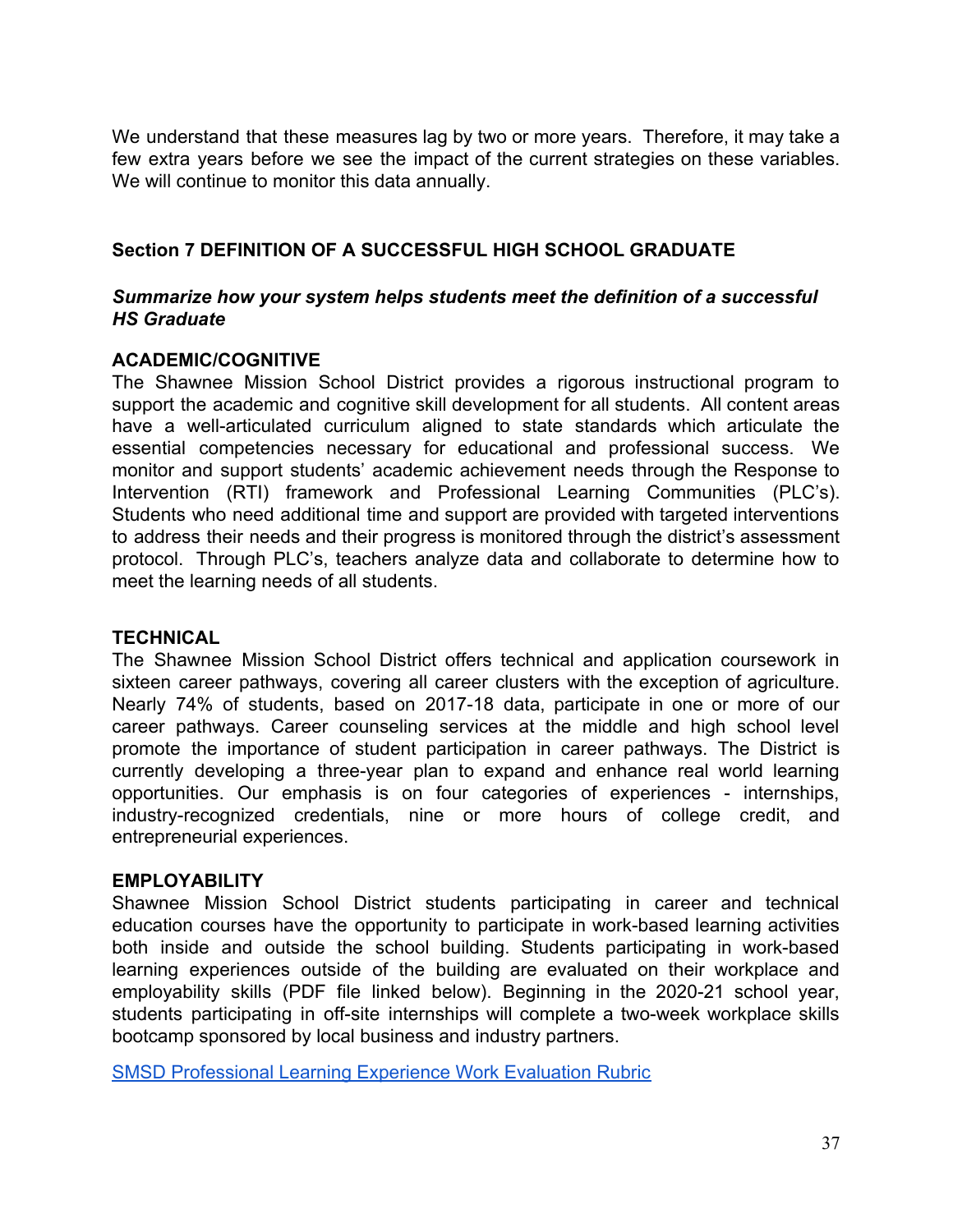#### **CIVIC ENGAGEMENT**

Shawnee Mission School District develops successful high school graduates by allowing students to immerse themselves in democratic processes and experience civic engagement in a hands-on way. This is done through the rich program of studies offered throughout all grade levels. Experiences such as sustainability efforts, The Truman Library's White House Decision Center, and the YMCA's Youth & Government provide students with the skills necessary to be college and career ready.

# **Section 8 Telling Your Story (Reflection, Next Steps, and Assistance from OVT)**

# **Reflection**

There has been a tremendous amount of work accomplished this school year as we have embarked on the implementation of the district's Strategic Plan. Despite the challenges we encountered with the negotiations process and the closing of schools due to COVID-19, there continues to be a relentless commitment by all stakeholders to collaborate and improve in order to meet the needs of all students. We have come together in the face of adversity and remain committed to carrying out the district's mission "to ensure students construct their own foundation for success in life's endeavors through relevant, personalized learning experiences orchestrated by talented, compassionate educators and distinguished by:

- an inclusive culture
- an engaged community
- and robust opportunities that challenge learners to achieve their full potential.

By continuing to focus on people, culture, systems, learning and facilities, we will ensure every student has a personalized learning plan that supports them in being college/ career ready and having the interpersonal skills important to life success.

# **Connections to Next Steps for Year 4**

There will probably need to be some modifications to many of the timelines, procedures, and action steps outlined in this report due to the sudden closure of the schools due to COVID-19 and the uncertainty of when we will be able to re-open schools. We will re-evaluate and make necessary adjustments along the way as we continue to implement the district's strategic plan and building school improvement plans and monitor progress on the district's SMART Goals and State Board objectives through data collection and analysis to monitor progress on closing the success gaps for all student groups. We will continue to collect artifacts and evidence to show that the strategies and action steps we are implementing are positively impacting the results. We will remain committed to strengthening relationships with all stakeholders and engaging them in the continuous improvement process as we work to create a